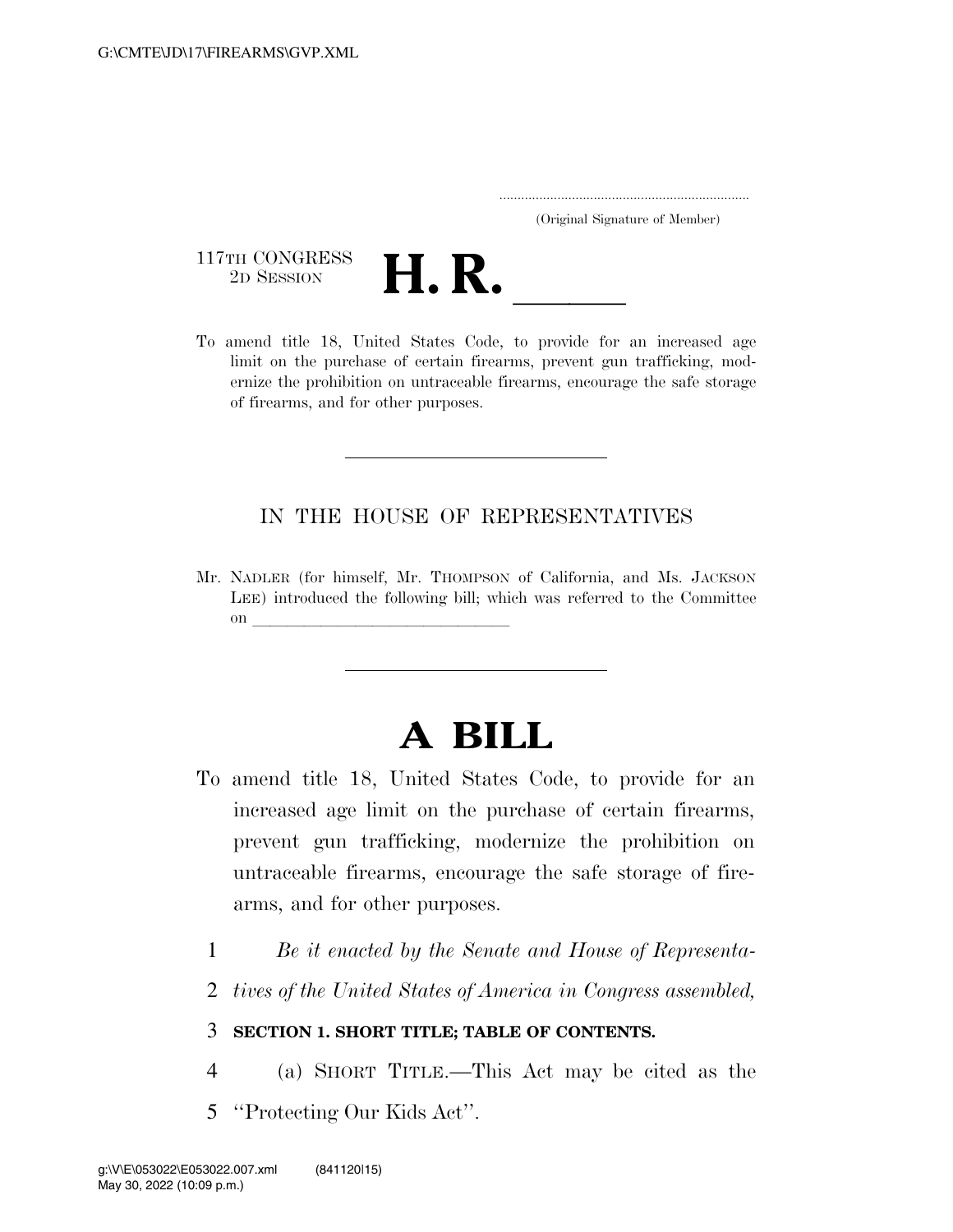### 1 (b) TABLE OF CONTENTS.—The table of contents for

### 2 this Act is as follows:

Sec. 1. Short title; table of contents.

#### TITLE I—RAISE THE AGE

- Sec. 101. Prohibition on Federal firearms licensee selling or delivering certain semiautomatic centerfire rifles or semiautomatic centerfire shotguns to a person under 21 years of age, with exceptions.
- Sec. 102. Operation of the Federal Bureau of Investigation's public access line.

#### TITLE II—PREVENT GUN TRAFFICKING

- Sec. 201. Prohibition on straw purchases of firearms; prohibition on gun trafficking.
- Sec. 202. Prohibition on disposition of firearm to person intending unlawful further disposition.
- Sec. 203. Penalties.
- Sec. 204. Firearms subject to forfeiture.

#### TITLE III—UNTRACEABLE FIREARMS

- Sec. 301. Requirement that all firearms be traceable.
- Sec. 302. Modernization of the prohibition on undetectable firearms.

#### TITLE IV—SAFE STORAGE

- Sec. 401. Ethan's Law.
- Sec. 402. Safe guns, safe kids.
- Sec. 403. Kimberly Vaughan Firearm Safe Storage.

### TITLE V—CLOSING THE BUMP STOCK LOOPHOLE

Sec. 501. Bump stocks.

#### TITLE VI—KEEP AMERICANS SAFE

- Sec. 601. Definitions.
- Sec. 602. Restrictions on large capacity ammunition feeding devices.
- Sec. 603. Penalties.
- Sec. 604. Use of Byrne grants for buy-back programs for large capacity ammunition feeding devices.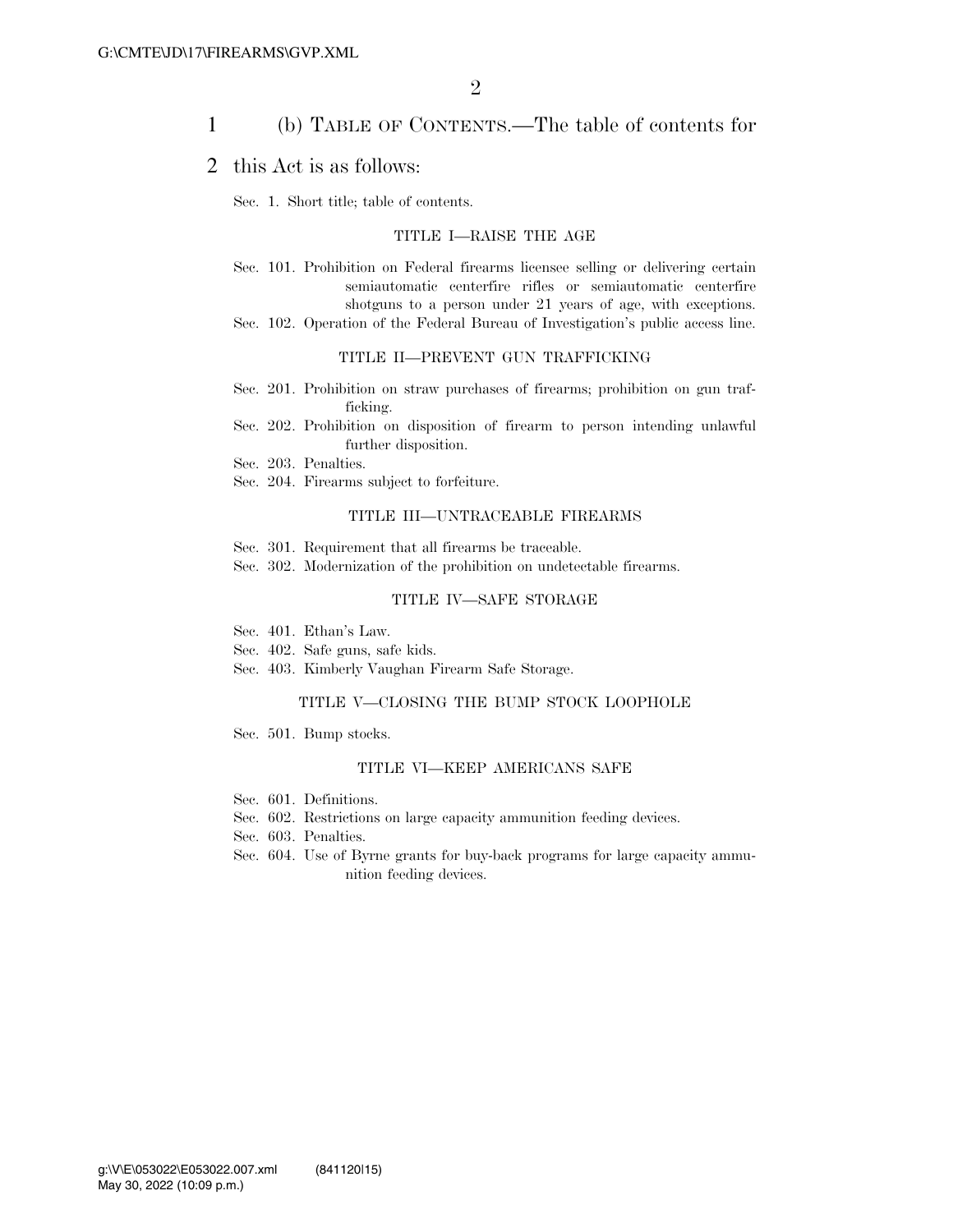# **TITLE I—RAISE THE AGE**

 **SEC. 101. PROHIBITION ON FEDERAL FIREARMS LICENSEE SELLING OR DELIVERING CERTAIN SEMI- AUTOMATIC CENTERFIRE RIFLES OR SEMI- AUTOMATIC CENTERFIRE SHOTGUNS TO A PERSON UNDER 21 YEARS OF AGE, WITH EX-CEPTIONS.** 

8 (a) IN GENERAL.—Section  $922(b)(1)$  of title 18, United States Code, is amended to read as follows:

10  $\langle (1)(A)$  any firearm or ammunition to any indi- vidual who the licensee knows or has reasonable cause to believe has not attained 18 years of age;

 ''(B) any semiautomatic centerfire rifle or semi- automatic centerfire shotgun that has, or has the ca- pacity to accept, an ammunition feeding device with a capacity exceeding 5 rounds, to any individual who the licensee knows or has reasonable cause to believe has not attained 21 years of age and is not a quali-fied individual; or

  $\text{``(C)}$  if the firearm or ammunition is not a semiautomatic centerfire rifle or semiautomatic centerfire shotgun described in subparagraph (B) and is other than a shotgun or rifle, or ammunition for a shotgun or rifle, to any individual who the li-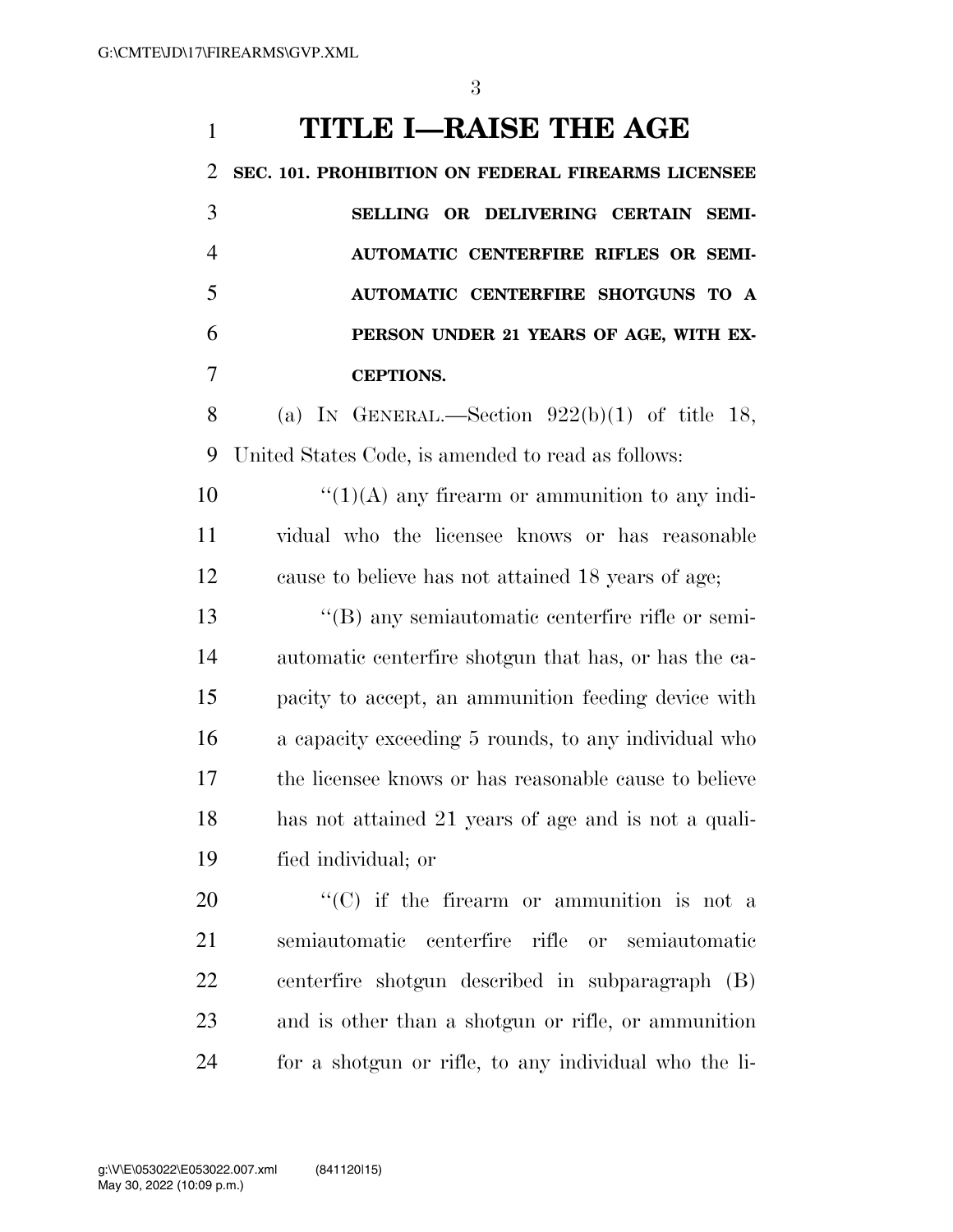censee knows or has reasonable cause to believe has 2 not attained 21 years of age;".

3 (b) CONFORMING AMENDMENT.—Section  $922(c)(1)$  of such title is amended by striking ''in the case of any firearm'' and all that follows through ''eighteen years or more of age'' and inserting ''(1) in the case of a semiauto- matic centerfire rifle or semiautomatic centerfire shotgun that has, or has the capacity to accept, an ammunition feeding device with a capacity exceeding 5 rounds, I am at least 21 years of age or a qualified individual (as de-11 fined in section  $921(a)(30)$  of title 18, United States Code), (2) in the case of a firearm other than a shotgun, a rifle, or such a semiautomatic centerfire rifle or semi- automatic centerfire shotgun, I am at least 21 years of age, or (3) in the case of any other shotgun or rifle, I am at least 18 years of age''.

 (c) QUALIFIED INDIVIDUAL DEFINED.—Section 921(a) of such title is amended by inserting after para-graph (29) the following:

20 "'(30) The term 'qualified individual' means—

21 ''(A) a member of the Armed Forces on active duty; and

23 ''(B) a full-time employee of the United States, a State, or a political subdivision of a State who in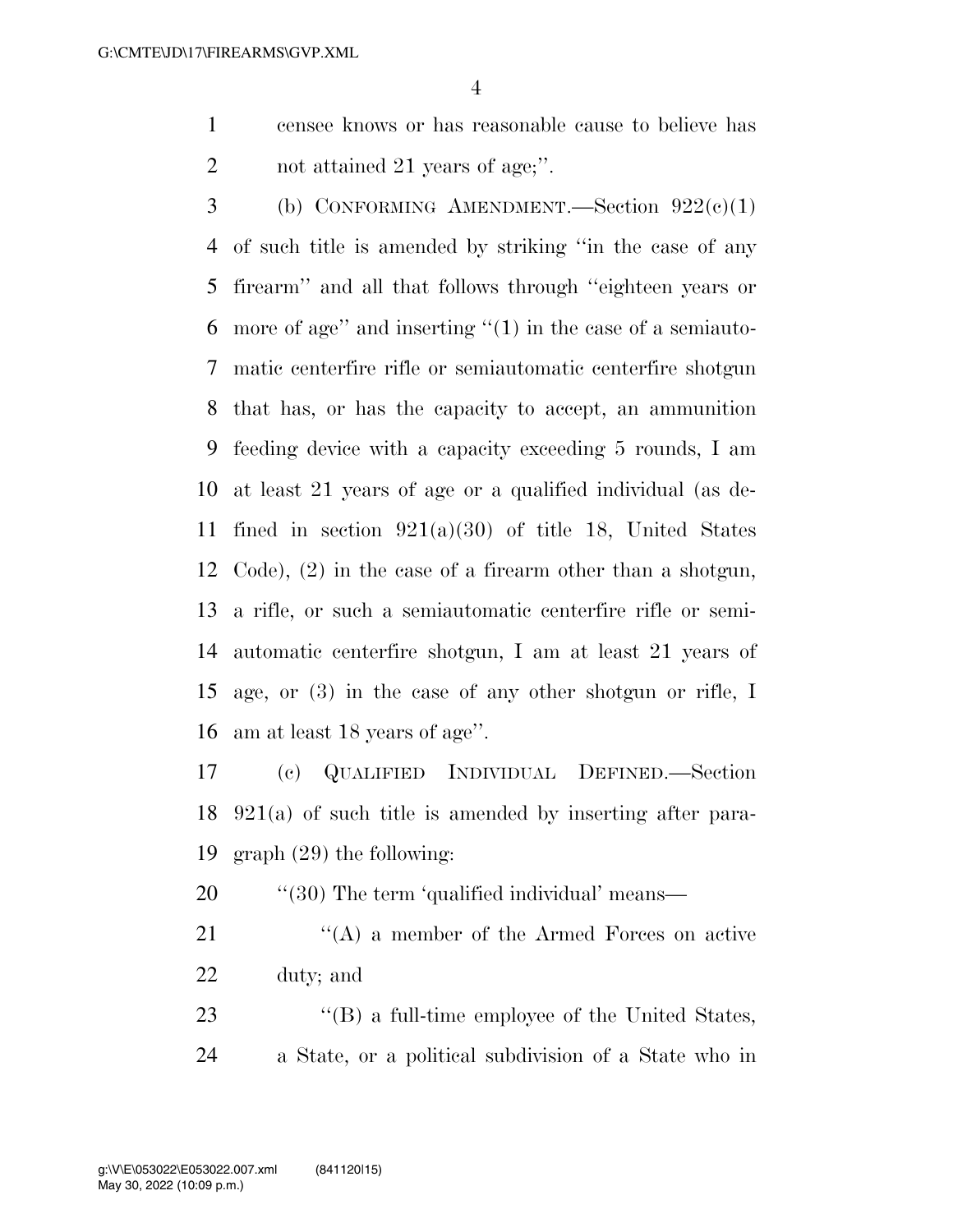the course of his or her official duties is authorized to carry a firearm.

3 ''(31) The term 'ammunition feeding device' means a magazine, belt, drum, feed strip, or similar device, but does not include an attached tubular device which is only capable of operating with .22 caliber rimfire ammuni-tion.''.

# **SEC. 102. OPERATION OF THE FEDERAL BUREAU OF INVES-TIGATION'S PUBLIC ACCESS LINE.**

 (a) REPORT.—Not later than 90 days after the date of the enactment of this Act, the Director of the Federal Bureau of Investigation (in this section referred to as the ''FBI'') shall submit to the Committee on the Judiciary of the Senate and the Committee on the Judiciary of the House of Representatives a report regarding operation of the FBI's public access line.

 (b) MATTERS INCLUDED.—The report required by subsection (a) shall, at a minimum, include the following:

 (1) A description of the protocols and proce- dures in effect with respect to information-sharing between the public access line and the field offices of the FBI.

 (2) Recommendations for improving the proto- cols and procedures to improve the information-shar-ing.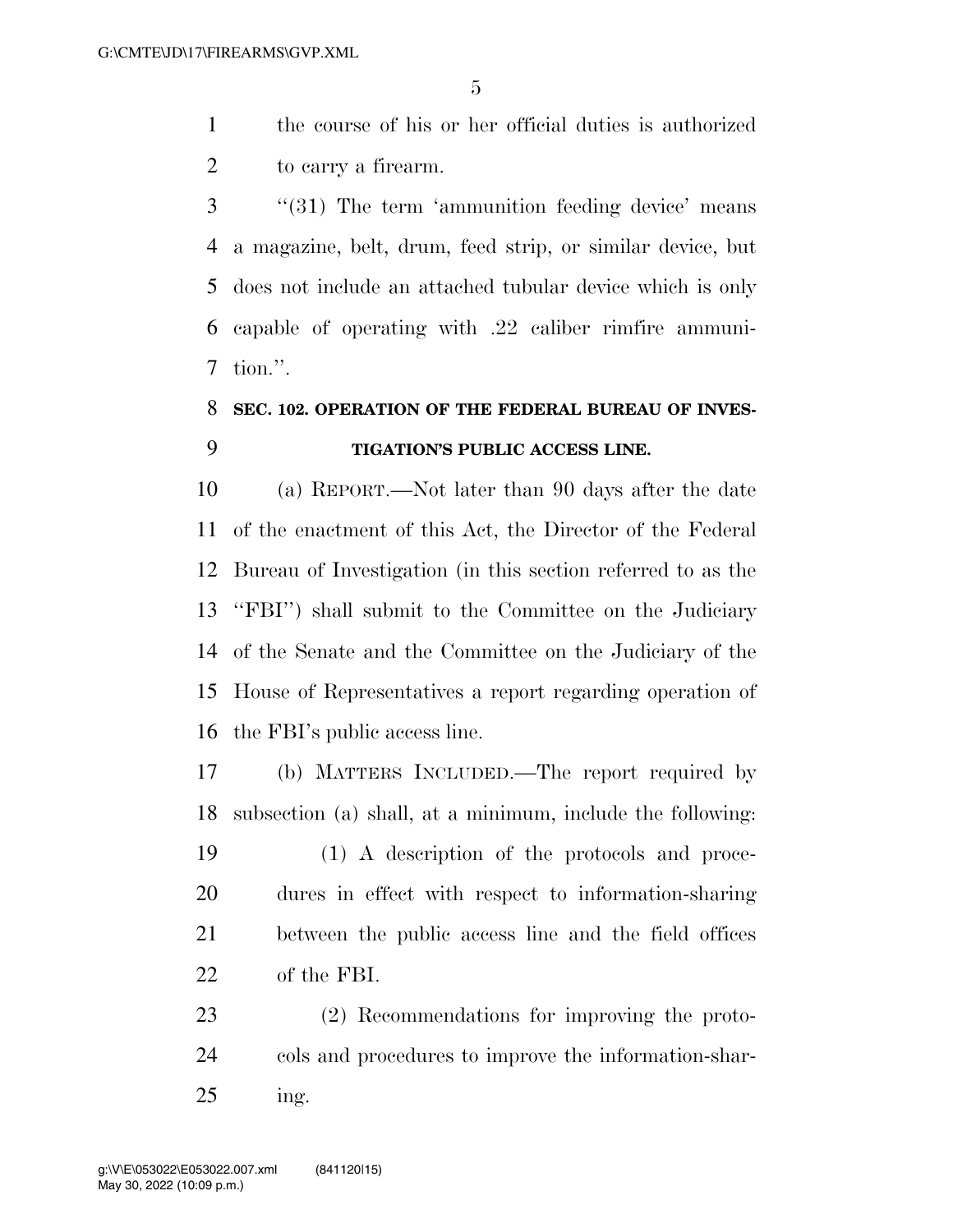# **TITLE II—PREVENT GUN TRAFFICKING**

**SEC. 201. PROHIBITION ON STRAW PURCHASES OF FIRE-**

**ARMS; PROHIBITION ON GUN TRAFFICKING.** 

 (a) IN GENERAL.—Chapter 44 of title 18, United States Code, is amended—

7 (1) in section 921(a), by adding at the end the following:

9 "(37) The term 'family members' means spouses, do- mestic partners, parents and their children, including step-parents and their step-children, siblings, aunts or un- cles and their nieces or nephews, or grandparents and their grandchildren.''; and

(2) by adding at the end the following:

## **''§ 932. Gun trafficking**

 ''(a) It shall be unlawful for any person (other than a licensee under this chapter), in or otherwise affecting interstate or foreign commerce, to knowingly purchase or acquire, or attempt to purchase or acquire, a firearm for the possession of a third party.

 ''(b) It shall be unlawful for any person (other than a licensee under this chapter), in or otherwise affecting interstate or foreign commerce, to hire, solicit, command, induce, or otherwise endeavor to persuade another person to purchase, or attempt to purchase, any firearm for the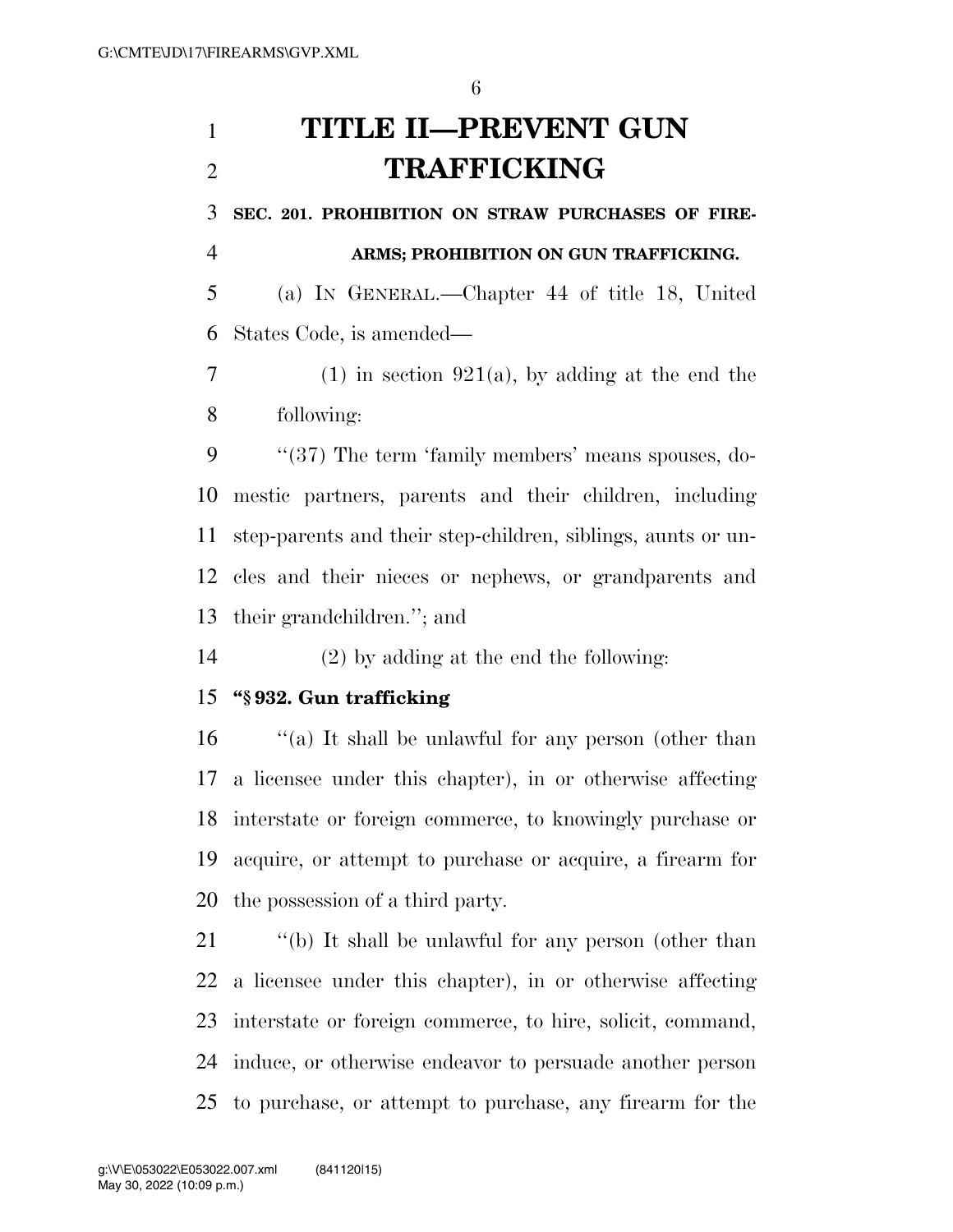purpose of obtaining the firearm for the person or selling or transferring the firearm to a third party.

 ''(c) The Attorney General shall ensure that the fire- arm transaction record form required to be completed in connection with a firearm transaction includes a statement outlining the penalties that may be imposed for violating subsection (a).

 ''(d) This section shall not apply to any firearm, if the purchaser or person acquiring the firearm has no rea- son to believe that the recipient of the firearm will use or intends to use the firearm in a crime or is prohibited from purchasing or possessing firearms under State or Federal law and the firearm—

14  $\frac{1}{2}$  (1) is purchased or acquired by any person, or that any person attempts to purchase or acquire, as a bona fide gift between family members; or

 $\mathcal{L}'(2)$  is purchased or acquired by an agent of a lawful business, or that an agent of a lawful busi- ness attempts to purchase or acquire, for the pur- pose of transferring to another agent of the busi-ness, for lawful use in the business.''.

22 (b) FORFEITURE.—Section  $982(a)(5)$  of such title is amended—

24 (1) in subparagraph  $(D)$ , by striking "or" at the end; and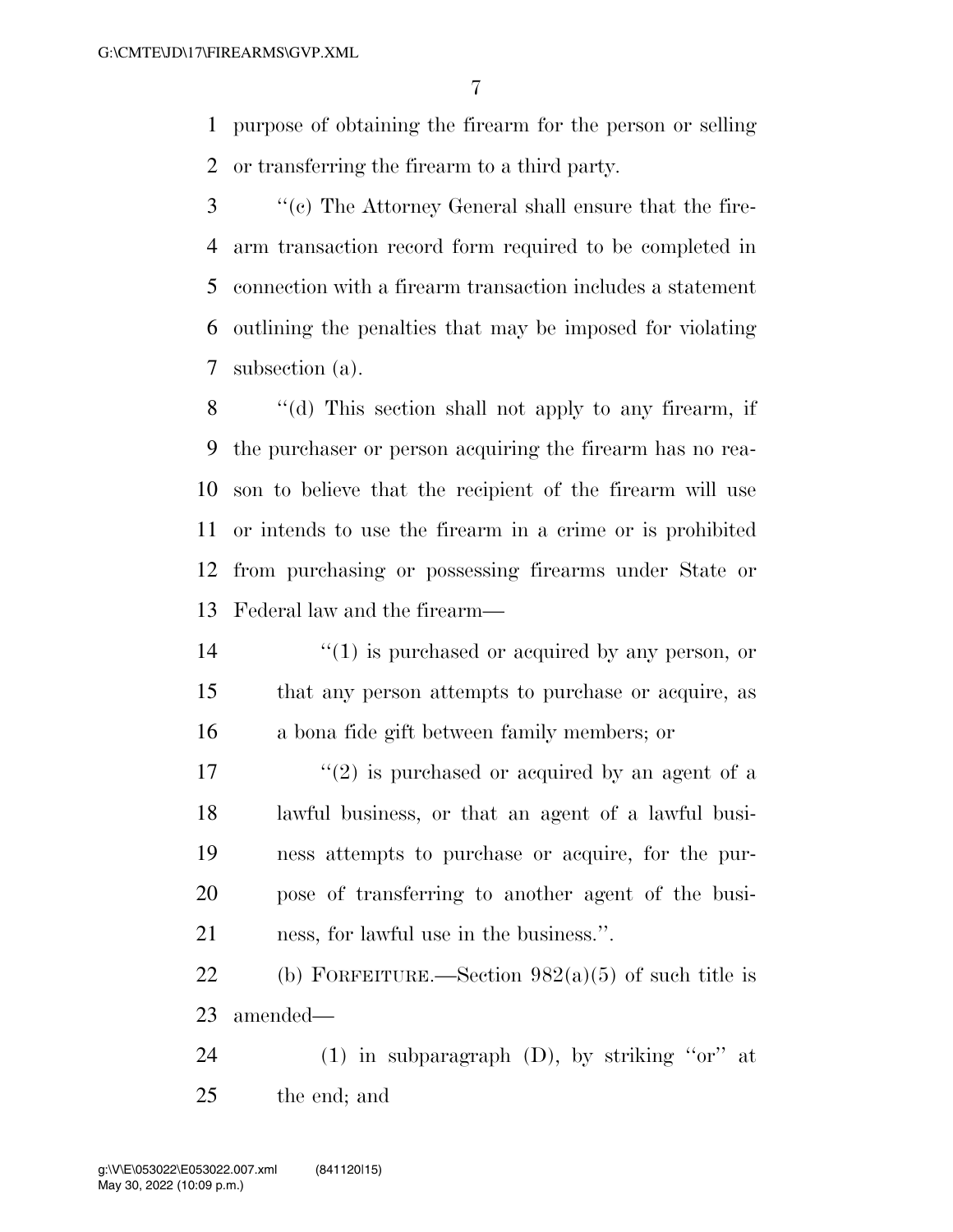| $\mathbf{1}$   | $(2)$ by inserting after subparagraph $(E)$ the fol-       |
|----------------|------------------------------------------------------------|
| $\overline{2}$ | lowing:                                                    |
| 3              | "(F) section $922(a)(1)(A)$ (related to unlicensed         |
| $\overline{4}$ | firearms sales);                                           |
| 5              | "(G) section $922(d)$ (relating to illegal gun             |
| 6              | transfers); or                                             |
| $\overline{7}$ | "(H) section 932 (relating to gun trafficking),".          |
| 8              | (c) MONEY LAUNDERING AMENDMENT.-Section                    |
| 9              | $1956(c)(7)(D)$ of such title is amended by striking "sec- |
| 10             | tion 924(n)" and inserting "section 922(a)(1)(A), 922(d),  |
| 11             | $924(n)$ , or $932$ ".                                     |
| 12             | (d) CLERICAL AMENDMENT.—The table of sections              |
| 13             | for such chapter is amended by adding at the end the fol-  |
|                |                                                            |
| 14             | lowing:                                                    |
|                | "932. Gun trafficking.".                                   |
| 15             | SEC. 202. PROHIBITION ON DISPOSITION OF FIREARM TO         |
| 16             | PERSON INTENDING UNLAWFUL FURTHER                          |
| 17             | DISPOSITION.                                               |
| 18             | Section $922(d)$ of title 18, United States Code, is       |
| 19             | amended in the 1st sentence—                               |
| 20             | (1) in paragraph $(8)$ , by striking "or" at the           |
| 21             | end;                                                       |
| 22             | $(2)$ in paragraph $(9)$ , by striking the period at       |
| 23             | the end and inserting "; or"; and                          |
| 24             | $(3)$ by inserting after and below paragraph $(9)$         |
| 25             | the following:                                             |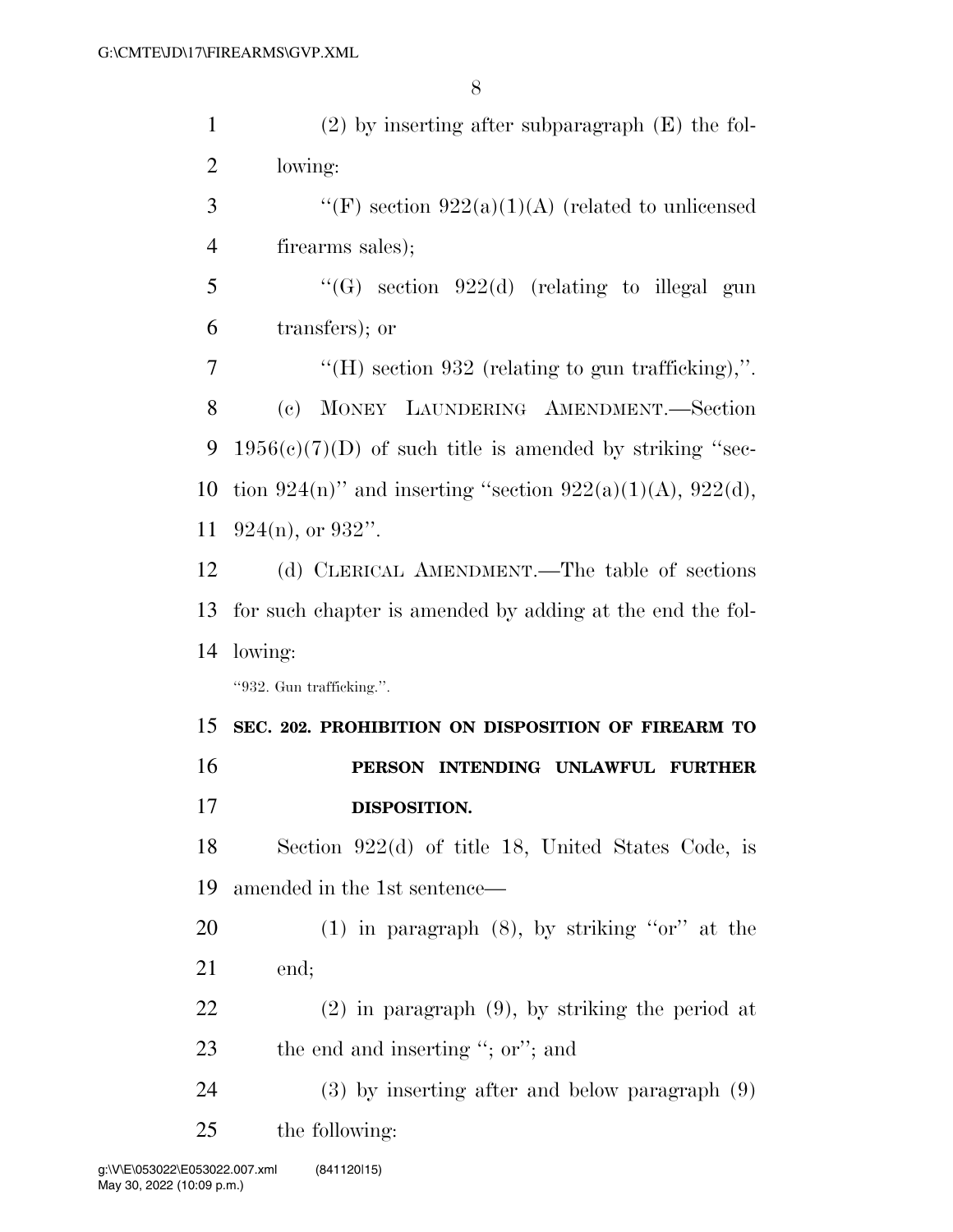1 ''(10) intends to sell or otherwise dispose of the firearm or ammunition in violation of a Federal law, or to sell or otherwise dispose of the firearm or am- munition to a person in another State in violation of a law of that State.''.

### **SEC. 203. PENALTIES.**

 Section 924(a) of title 18, United States Code, is amended by adding at the end the following:

9  $\qquad$  "(8) Whoever knowingly violates section  $922(a)(1)(A)$  or 932 shall be fined under this title, imprisoned not more than 10 years, or both.''.

### **SEC. 204. FIREARMS SUBJECT TO FORFEITURE.**

 Section 924(d) of title 18, United States Code, is amended—

 (1) in paragraph (1), by inserting ''or 932'' after ''section 924''; and

17 (2) in paragraph  $(3)$ —

 (A) in subparagraph (E), by striking 19  $"and"$  at the end;

 (B) in subparagraph (F), by striking the 21 period at the end and inserting "; and"; and (C) by adding at the end the following:

23  $\frac{1}{100}$  (G) any offense under section 932.".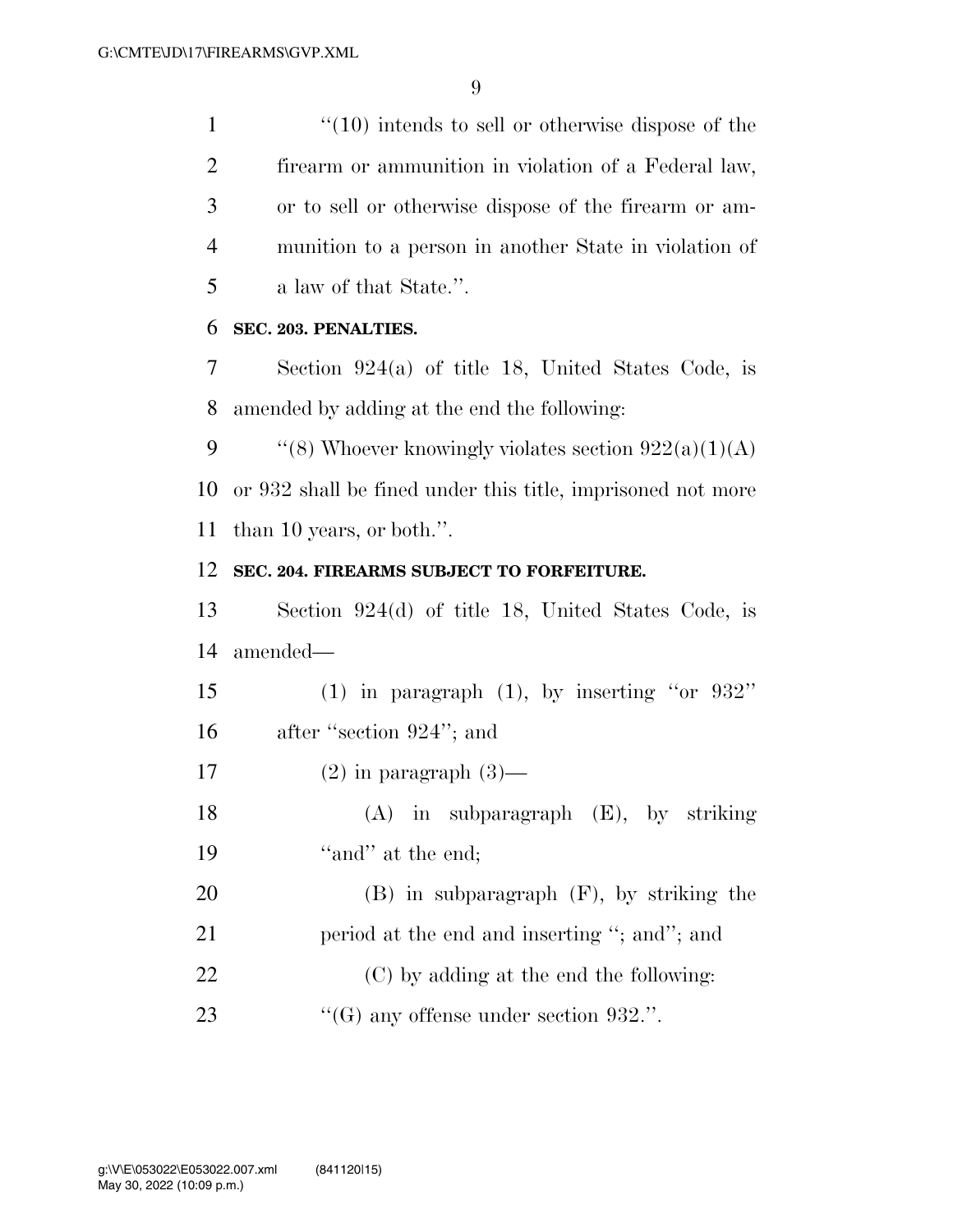# **TITLE III—UNTRACEABLE FIREARMS**

**SEC. 301. REQUIREMENT THAT ALL FIREARMS BE TRACE-**

**ABLE.** 

 (a) DEFINITIONS.—Section 921(a) of title 18, United States Code, as amended by this Act, is further amend-ed—

 (1) in paragraph (10), by adding at the end the following: ''The term 'manufacturing firearms' shall include assembling a functional firearm or molding, machining, or 3D printing a frame or receiver, and shall not include making or fitting special barrels, stocks, or trigger mechanisms to firearms.''; and

(2) by adding at the end the following:

15  $\frac{1}{(38)}$  The term 'ghost gun'—

 ''(A) means a firearm, including a frame or re- ceiver, that lacks a unique serial number engraved or cast on the frame or receiver by a licensed manu- facturer or importer in accordance with this chapter; and

21  $\text{``(B) does not include—}\$ 

22  $\frac{1}{2}$  (i) a firearm that has been rendered per-manently inoperable;

24 ''(ii) a firearm that, not later than 30 months after the date of enactment of this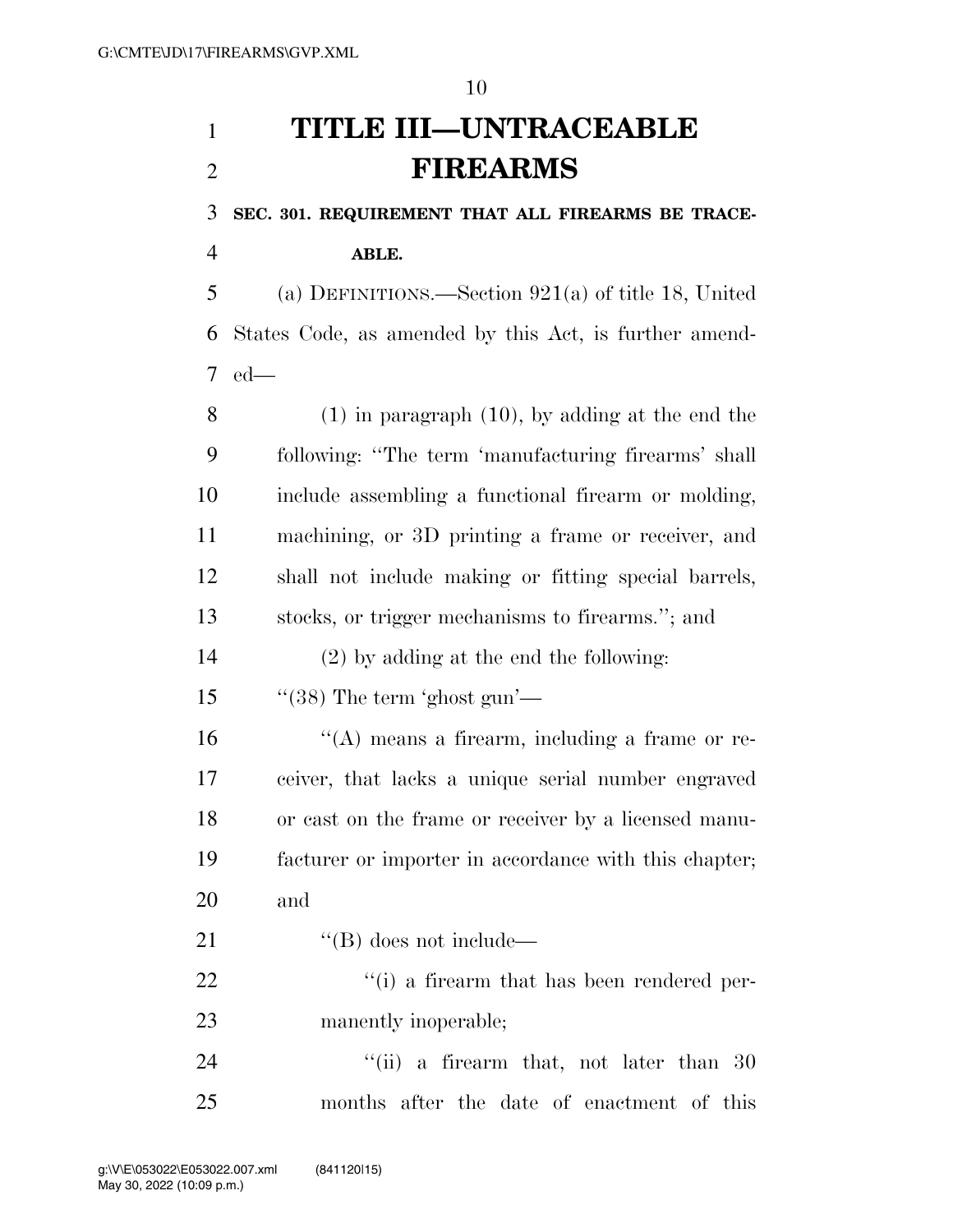| $\mathbf{1}$   | paragraph, has been identified by means of a            |
|----------------|---------------------------------------------------------|
| $\overline{2}$ | unique serial number, assigned by a State agen-         |
| 3              | cy, engraved or cast on the receiver or frame of        |
| $\overline{4}$ | the firearm in accordance with State law;               |
| 5              | "(iii) a firearm manufactured or imported               |
| 6              | before December 16, 1968; or                            |
| 7              | "(iv) a firearm identified as provided for              |
| 8              | under section 5842 of the Internal Revenue              |
| 9              | Code of 1986.                                           |
| 10             | $\cdot\cdot(39)$ The term 'fire control component'—     |
| 11             | $\lq\lq$ means a component necessary for the fire-      |
| 12             | arm to initiate or complete the firing sequence; and    |
| 13             | "(B) includes a hammer, bolt or breechblock,            |
| 14             | cylinder, trigger mechanism, firing pin, striker, and   |
| 15             | slide rails.                                            |
| 16             | $\lq(40)(A)$ The term 'frame or receiver'—              |
| 17             | "(i) means a part of a weapon that provides or          |
| 18             | is intended to provide the housing or structure to      |
| 19             | hold or integrate 1 or more fire control components,    |
| 20             | even if pins or other attachments are required to       |
| 21             | connect those components to the housing or struc-       |
| 22             | ture;                                                   |
| 23             | "(ii) includes a frame or receiver, blank, cast-        |
| 24             | ing, or machined body, that requires modification,      |
| 25             | including machining, drilling, filing or molding, to be |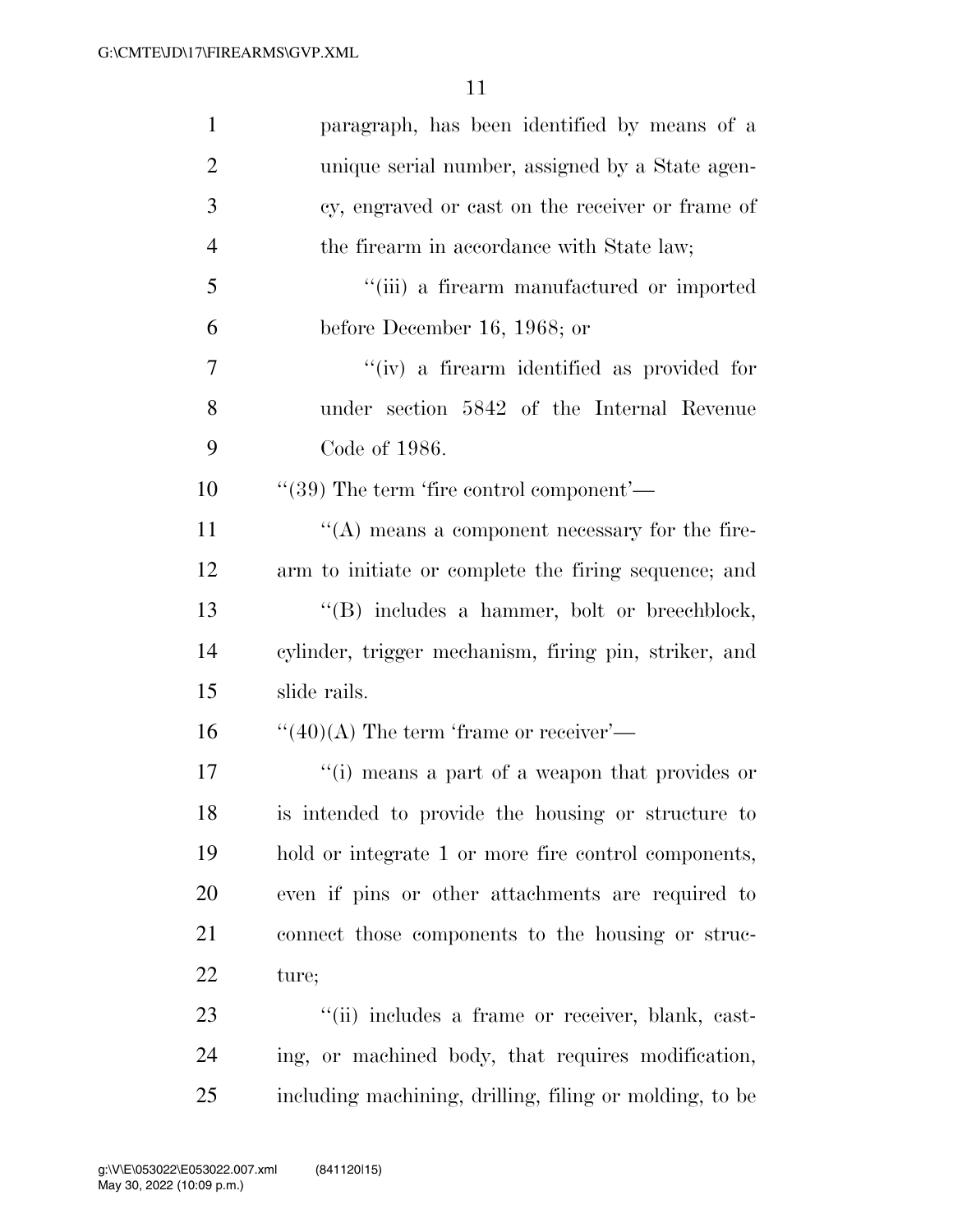used as part of a functional firearm, and which is designed and intended to be used in the assembly of a functional firearm, unless the piece of material has had—

 ''(I) its size or external shape altered solely to facilitate transportation or storage; or

 ''(II) solely its chemical composition al-tered.

 $\langle$  "(B) For purposes of subparagraph  $(A)(i)$ , if a weap- on with more than 1 part that provides the housing or a structure designed to hold or integrate 1 or more fire control or essential components, each such part shall be considered a frame or receiver, unless the Attorney Gen- eral has provided otherwise by regulation or other formal determination with respect to the specific make and model of weapon on or before January 1, 2023.''.

 (b) PROHIBITION; REQUIREMENTS.—Section 922 of title 18, United States Code, is amended by adding at the end the following:

 $\text{``(aa)(1)(A)}$  Except as provided in subparagraph (B), it shall be unlawful for any person to manufacture, sell, offer to sell, transfer, purchase, or receive a ghost gun in or affecting interstate or foreign commerce.

24 ''(B) Subparagraph (A) shall not apply to-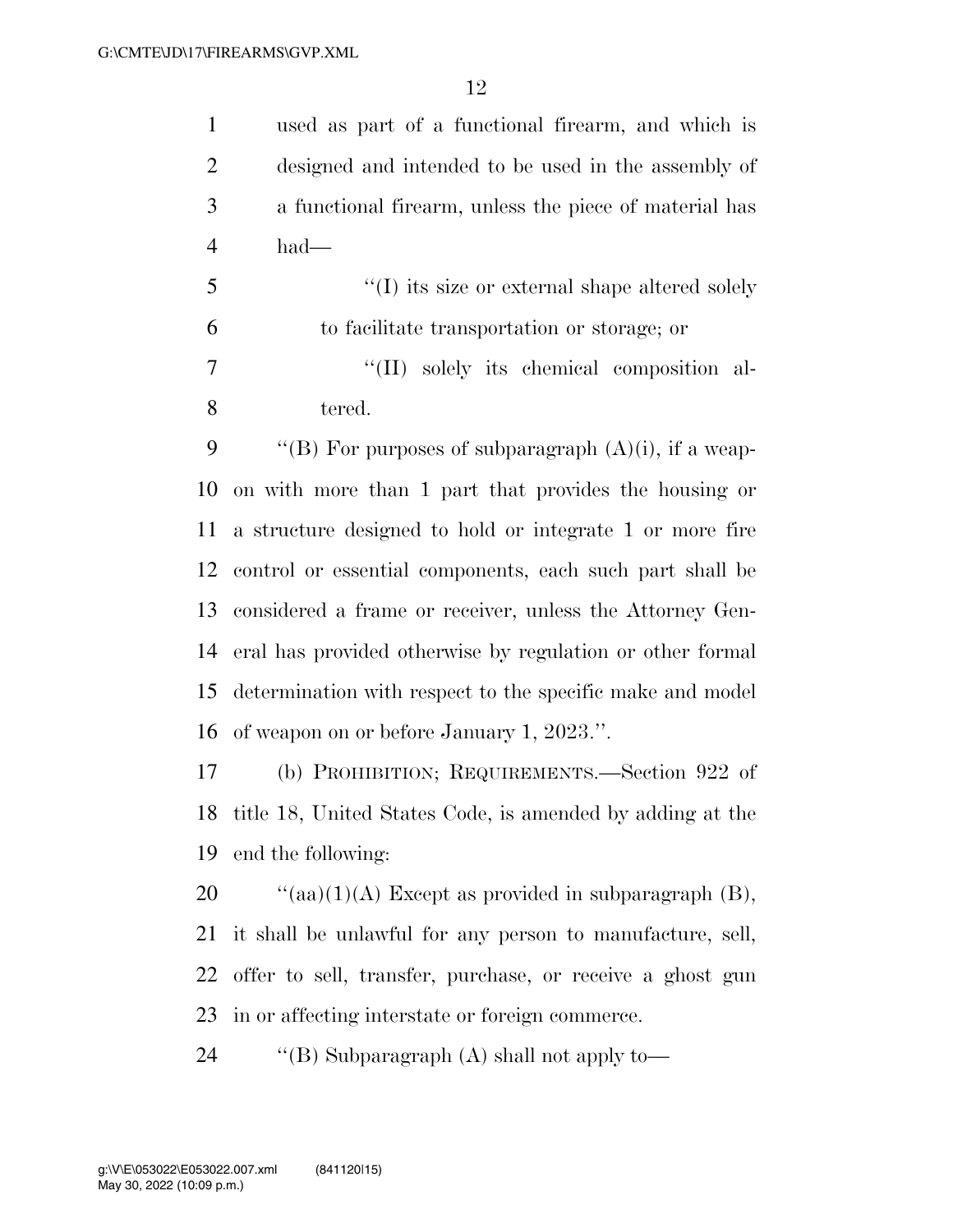1 ''(i) the manufacture of a firearm by a licensed manufacturer if the licensed manufacturer complies with section 923(i) before selling or transferring the firearm to another person; ''(ii) the offer to sell, sale, or transfer of a fire- arm to, or purchase or receipt of a firearm by, a li- censed manufacturer or importer before the date that is 30 months after the date of enactment of this subsection; or ''(iii) transactions between licensed manufactur- ers and importers on any date. ''(2) It shall be unlawful for a person other than a licensed manufacturer or importer to engrave or cast a serial number on a firearm in or affecting interstate or foreign commerce unless specifically authorized by the At- torney General. ''(3) Beginning on the date that is 30 months after the date of enactment of this subsection, it shall be unlaw- ful for any person other than a licensed manufacturer or importer to knowingly possess a ghost gun in or affecting

interstate or foreign commerce.

22 ''(4) Beginning on the date that is 30 months after the date of enactment of this subsection, it shall be unlaw- ful for any person other than a licensed manufacturer or importer to possess a ghost gun in or affecting interstate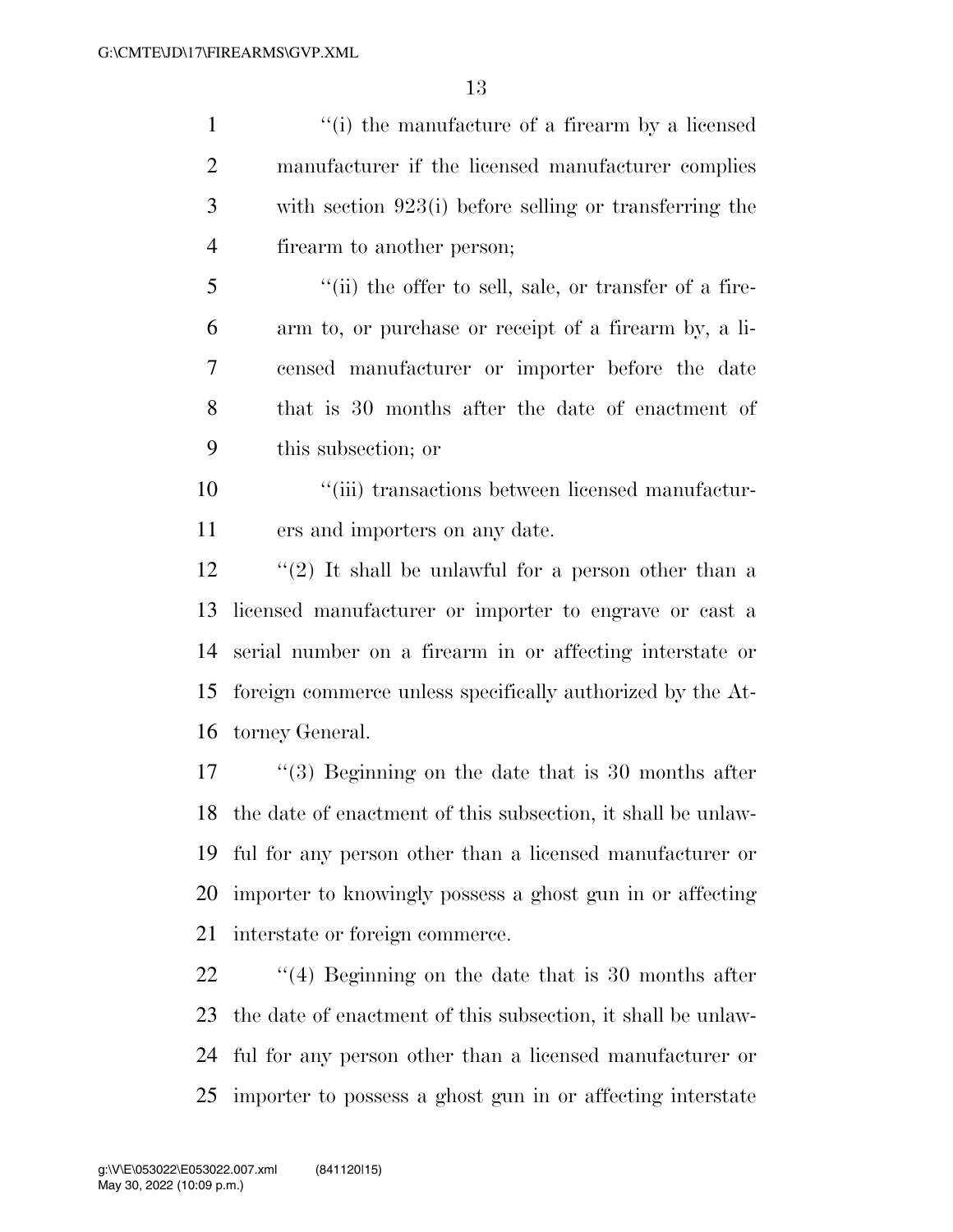or foreign commerce with the intent to sell or transfer the ghost gun with or without further manufacturing or to manufacture a firearm with the ghost gun.

 $\frac{4}{5}(5)(A)$  It shall be unlawful for any person to sell, offer to sell, or transfer, in or affecting interstate or for- eign commerce, to any person other than a licensed manu- facturer a machine that has the sole or primary function of manufacturing firearms.

 $\langle$  "(B) Except as provided in subparagraph (A), begin- ning on the date that is 180 days after the date of enact- ment of this subsection, it shall be unlawful for any person other than a licensed manufacturer to possess, purchase, or receive, in or affecting interstate or foreign commerce, a machine that has the sole or primary function of manu-facturing firearms.

 ''(C) Subparagraph (B) shall not apply to a person who is engaged in the business of selling manufacturing equipment to a licensed manufacturer who possesses a ma- chine with the intent to sell or transfer the machine to a licensed manufacturer.''.

21 (c) REQUIREMENTS.—

 (1) REMOVAL OF SERIAL NUMBERS.—Section 922(k) of title 18, United States Code, is amend-ed—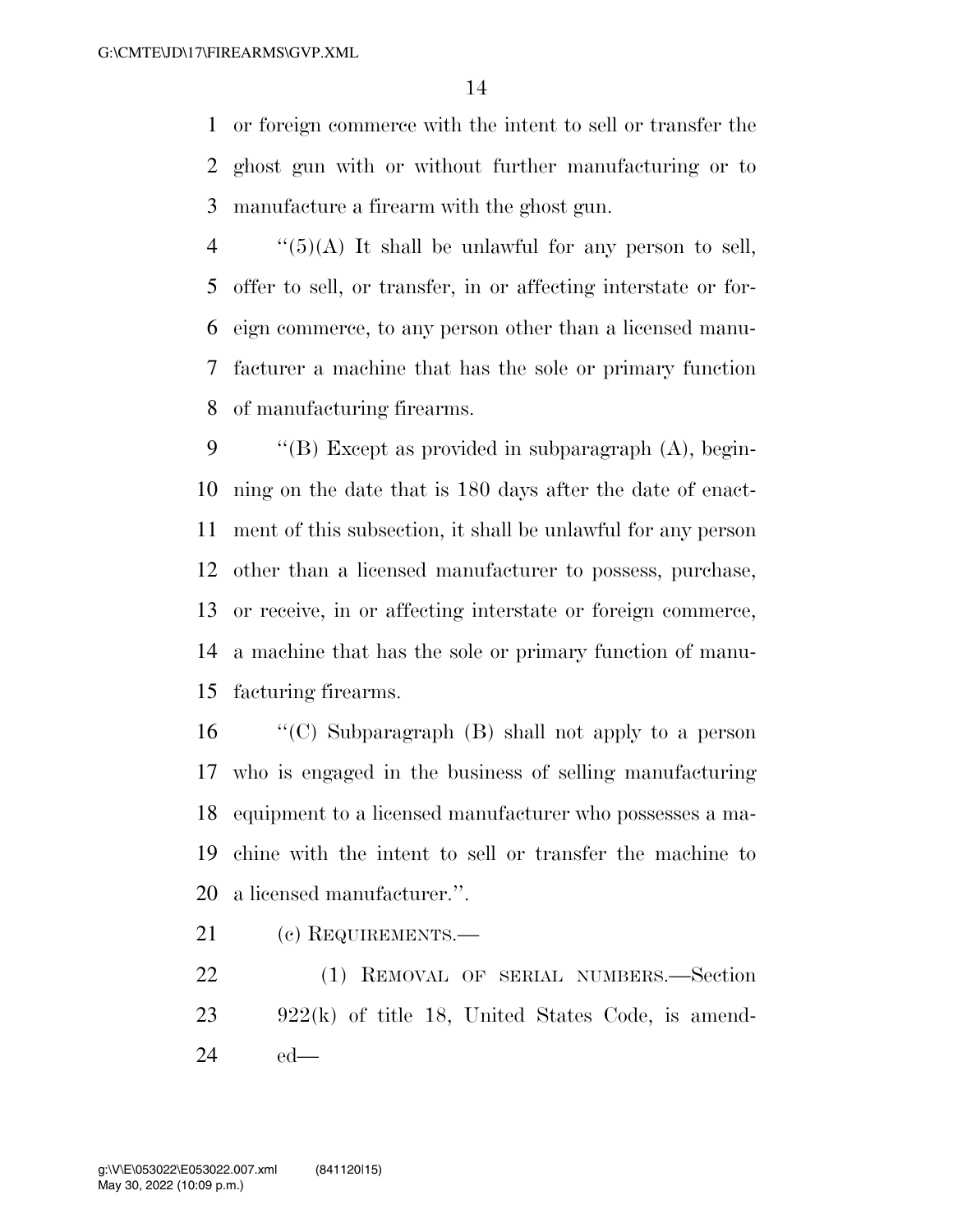| $\mathbf{1}$   | $(A)$ by striking "importer's or manufactur-               |
|----------------|------------------------------------------------------------|
| $\overline{2}$ | er's" each place it appears; and                           |
| 3              | (B) by inserting "authorized by this chap-                 |
| $\overline{4}$ | ter or under State law" before "removed".                  |
| 5              | (2) LICENSED IMPORTERS AND MANUFACTUR-                     |
| 6              | ERS.—Section 923(i) of title 18, United States             |
| 7              | Code, is amended—                                          |
| 8              | (A) by inserting " $(1)$ " before "Licensed";              |
| 9              | and                                                        |
| 10             | (B) by adding at the end the following:                    |
| 11             | "The serial number shall be engraved or cast               |
| 12             | on the frame or receiver in a manner sufficient            |
| 13             | to identify the firearm and the manufacturer or            |
| 14             | importer that put the serial number on the fire-           |
| 15             | arm.                                                       |
| 16             | " $(2)(A)$ Not later than 180 days after the date of       |
| 17             | enactment of this paragraph, the Attorney General shall    |
| 18             | prescribe regulations for engraving a unique serial number |
| 19             | onto a ghost gun.                                          |
| 20             | "(B) The regulations prescribed under subparagraph         |
| 21             | $(A)$ shall—                                               |
| 22             | "(i) allow an owner of a firearm described in              |
| 23             | subparagraph $(A)$ to have a unique serial number          |
| 24             | engraved on the firearm by a licensed manufacturer         |
| 25             | or importer; and                                           |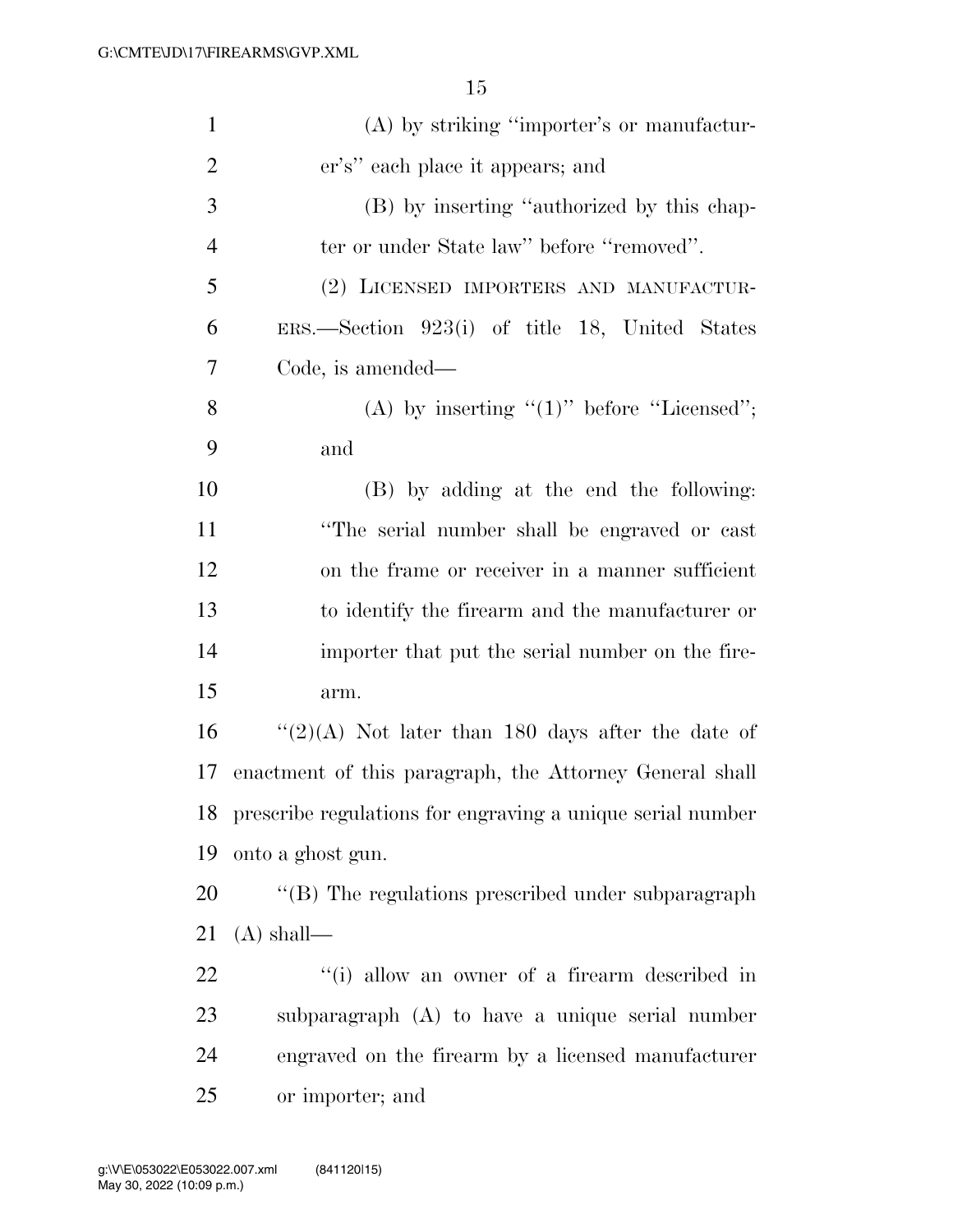| $\mathbf{1}$   | "(ii) require that a serial number be engraved             |
|----------------|------------------------------------------------------------|
| $\overline{2}$ | on the frame or receiver in a manner sufficient to         |
| 3              | identify the firearm and the licensed manufacturer         |
| $\overline{4}$ | or importer that put the serial number on the fire-        |
| 5              | arm.                                                       |
| 6              | "(C) The regulations authorized under this para-           |
| 7              | graph shall expire on the date that is 30 months after     |
| 8              | the date of enactment of this paragraph.".                 |
| 9              | (d) PENALTIES.—Section 924 of title 18, United             |
| 10             | States Code, is amended—                                   |
| 11             | (1) in subsection (a)(1)(B), by striking "or (q)"          |
| 12             | and inserting "(q), $(aa)(1)$ , $(aa)(2)$ , $(aa)(4)$ , or |
| 13             | $(aa)(5)$ ";                                               |
| 14             | $(2)$ in subsection $(e)$                                  |
| 15             | $(A)$ in paragraph $(1)$ —                                 |
| 16             | $(i)$ in subparagraph $(A)$ , in the matter                |
| 17             | preceding clause (i), by inserting "func-                  |
| 18             | tional" before "firearm" each place it ap-                 |
| 19             | pears;                                                     |
| 20             | $(ii)$ in subparagraph $(B)$ , in the mat-                 |
| 21             | ter preceding clause (i), by inserting "func-              |
| 22             | tional" before "firearm"; and                              |
| 23             | (iii) in subparagraph $(D)(ii)$ , by in-                   |
| 24             | serting "functional" before "firearm"; and                 |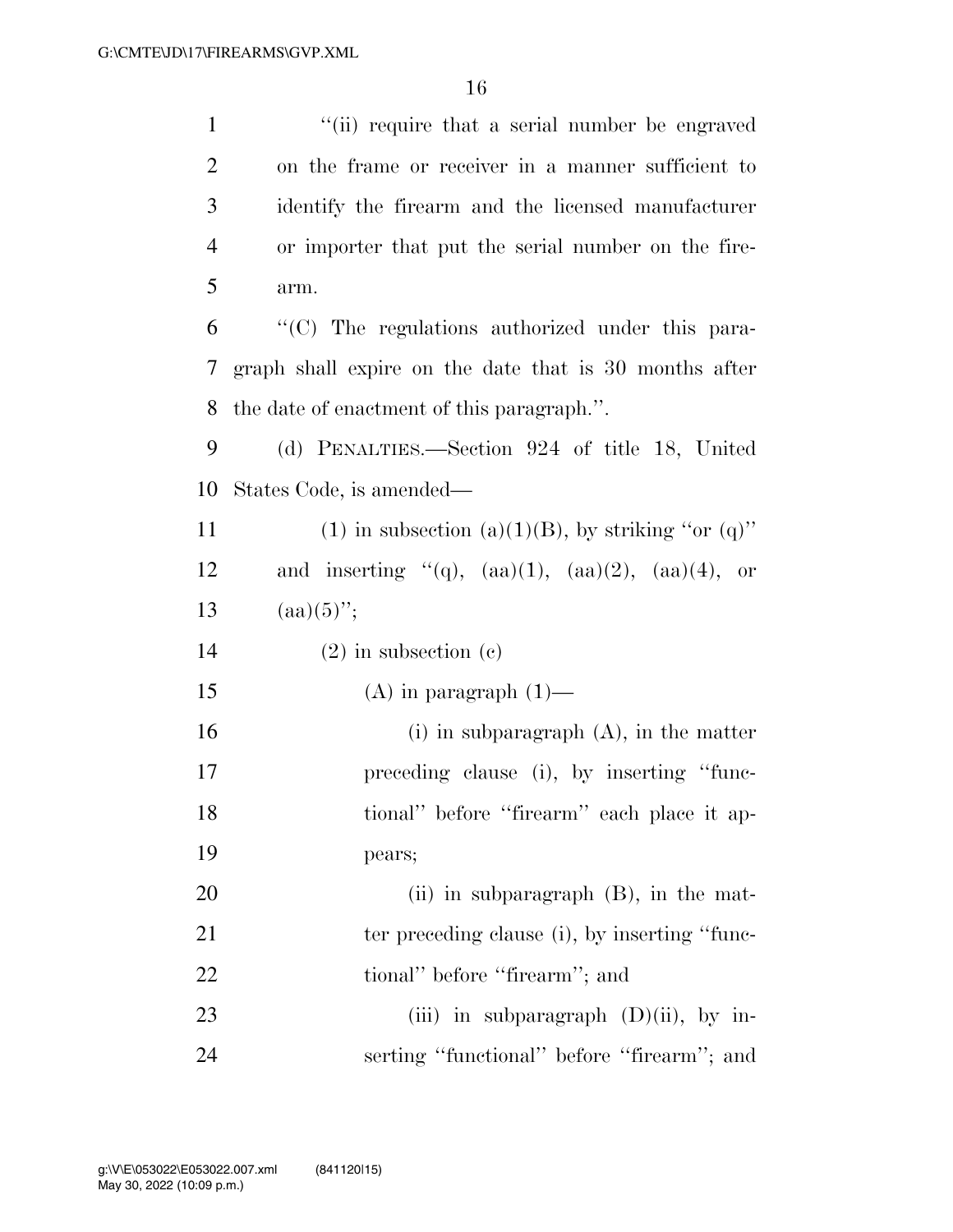| $\mathbf{1}$   | $(B)$ in paragraph $(4)$ , by striking "all or             |
|----------------|------------------------------------------------------------|
| $\overline{2}$ | part of the firearm" and all that follows                  |
| 3              | through "person." and inserting the following:             |
| $\overline{4}$ | "all or part of the functional firearm, or other-          |
| $\mathfrak{S}$ | wise make the presence of the functional fire-             |
| 6              | arm known to another person, in order to in-               |
| $\tau$         | timidate that person, regardless of whether the            |
| 8              | functional firearm is directly visible to that per-        |
| 9              | son.";                                                     |
| 10             | (3) in subsection (d)(1), by striking "or $(k)$ "          |
| 11             | and inserting "(k), $(aa)(1)$ , $(aa)(2)$ , $(aa)(4)$ , or |
| 12             | $(aa)(5)$ ";                                               |
| 13             | $(4)$ in subsection $(e)(1)$ , by inserting "through       |
| 14             | the possession of a functional firearm" before "and        |
| 15             | has three"; and                                            |
| 16             | $(5)$ by adding at the end the following:                  |
| 17             | "(q) A person who violates section $922(aa)(3)$ shall—     |
| 18             | $\lq(1)$ in the case of the first violation by the per-    |
| 19             | son, be fined under this title, imprisoned not more        |
| 20             | than 1 year, or both; or                                   |
| 21             | $f'(2)$ in the case of any subsequent violation by         |
| 22             | the person, be fined under this title, imprisoned not      |
| 23             | more than 5 years, or both.".                              |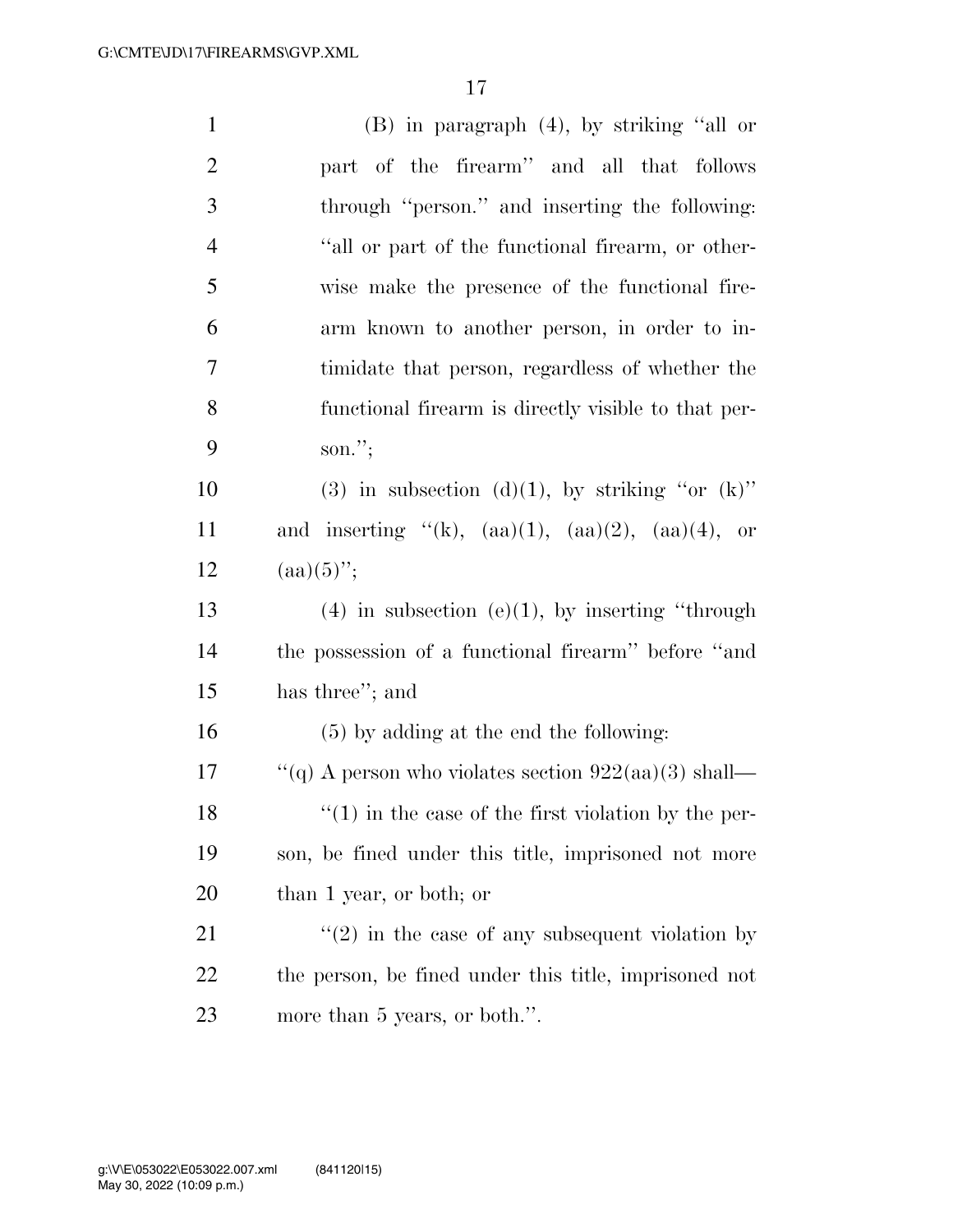|                | 18                                                   |
|----------------|------------------------------------------------------|
| $\mathbf{1}$   | SEC. 302. MODERNIZATION OF THE PROHIBITION ON        |
| $\overline{2}$ | UNDETECTABLE FIREARMS.                               |
| 3              | Section $922(p)$ of title 18, United States Code, is |
| $\overline{4}$ | amended—                                             |
| 5              | $(1)$ in paragraph $(1)$ —                           |
| 6              | (A) in the matter preceding subparagraph             |
| 7              | $(A)$ , by striking "any firearm";                   |
| 8              | $(B)$ by amending subparagraph $(A)$ to read         |
| 9              | as follows:                                          |
| 10             | "(A) an undetectable firearm; or"; and               |
| 11             | $(C)$ in subparagraph $(B)$ , by striking "any       |
| 12             | major component of which, when subjected to          |
| 13             | inspection by the types of x-ray machines com-       |
| 14             | monly used at airports, does not generate" and       |
| 15             | inserting the following: "a major component of       |
| 16             | a firearm which, if subjected to inspection by       |
| 17             | the types of detection devices commonly used at      |
| 18             | airports for security screening, would not gen-      |
| 19             | erate";                                              |
| 20             | $(2)$ in paragraph $(2)$ —                           |
| 21             | $(A)$ by amending subparagraph $(A)$ to read         |
| 22             | as follows:                                          |
| າາ             |                                                      |

 $\langle A \rangle$  the term 'undetectable firearm' means a 24 firearm, as defined in section  $921(a)(3)(A)$ , of which no major component is wholly made of detectable material;'';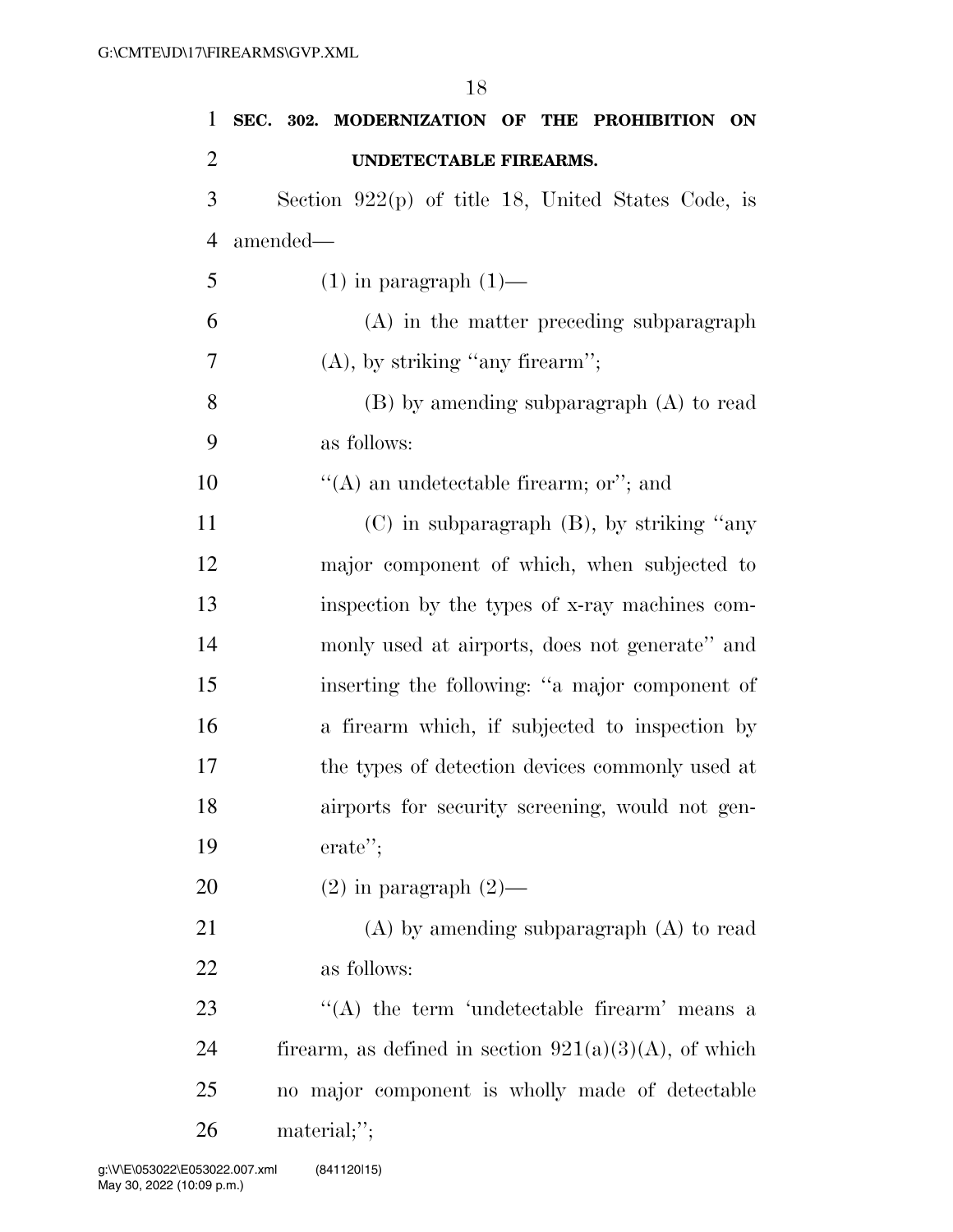| $\mathbf{1}$   | (B) by striking subparagraph (B) and in-                |
|----------------|---------------------------------------------------------|
| $\overline{2}$ | serting the following:                                  |
| 3              | $\lq\lq$ the term 'major component', with respect       |
| $\overline{4}$ | to a firearm—                                           |
| 5              | "(i) means the slide or cylinder or the                 |
| 6              | frame or receiver of the firearm; and                   |
| $\overline{7}$ | "(ii) in the case of a rifle or shotgun, in-            |
| 8              | cludes the barrel of the firearm; and"; and             |
| 9              | $(C)$ by striking subparagraph $(C)$ and all            |
| 10             | that follows through the end of the undesig-            |
| 11             | nated matter following subparagraph (C) and             |
| 12             | inserting the following:                                |
| 13             | "(C) the term 'detectable material' means any           |
| 14             | material that creates a magnetic field equivalent to    |
| 15             | or more than $3.7$ ounces of $17-4$ pH stainless        |
| 16             | steel. $";$                                             |
| 17             | $(3)$ in paragraph $(3)$ —                              |
| 18             | $(A)$ in the first sentence, by inserting ", in-        |
| 19             | cluding a prototype," after "of a firearm"; and         |
| 20             | (B) by striking the second sentence; and                |
| 21             | $(4)$ in paragraph $(5)$ , by striking "shall not       |
| <u>22</u>      | apply to any firearm which" and all that follows and    |
| 23             | inserting the following: "shall not apply to—           |
| 24             | $\lq\lq$ (A) any firearm received by, in the possession |
| 25             | of, or under the control of the United States; or       |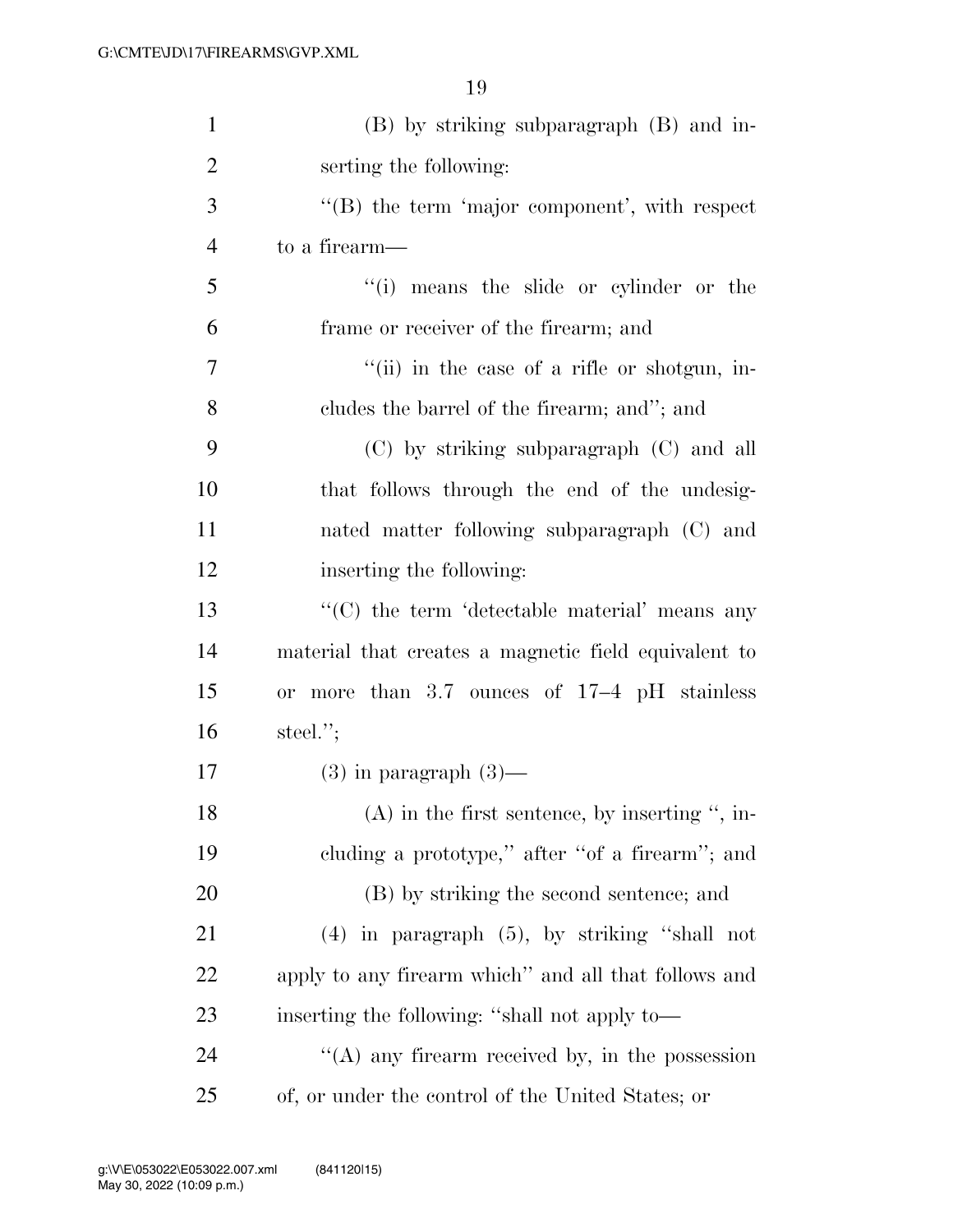| $\mathbf{1}$   | "(B) the manufacture, importation, possession,               |
|----------------|--------------------------------------------------------------|
| $\overline{2}$ | transfer, receipt, shipment, or delivery of a firearm        |
| 3              | by a licensed manufacturer or licensed importer pur-         |
| $\overline{4}$ | suant to a contract with the United States.".                |
| 5              | TITLE IV–SAFE STORAGE                                        |
| 6              | SEC. 401. ETHAN'S LAW.                                       |
| 7              | (a) SECURE GUN STORAGE OR SAFETY DEVICE.-                    |
| 8              | Section $922(z)$ of title 18, United States Code, is amended |
| 9              | by adding at the end the following:                          |
| 10             | "(4) SECURE GUN STORAGE BY OWNERS.-                          |
| 11             | $``(A)$ OFFENSE.—                                            |
| 12             | "(i) IN GENERAL.—Except as pro-                              |
| 13             | vided in clause (ii), it shall be unlawful for               |
| 14             | a person to store or keep any firearm that                   |
| 15             | has moved in, or that has otherwise af-                      |
| 16             | fected, interstate or foreign commerce on                    |
| 17             | the premises of a residence under the con-                   |
| 18             | trol of the person if the person knows, or                   |
| 19             | reasonably should know, that—                                |
| 20             | $\lq(1)$ a minor is likely to gain ac-                       |
| 21             | cess to the firearm without the per-                         |
| 22             | mission of the parent or guardian of                         |
| 23             | the minor; or                                                |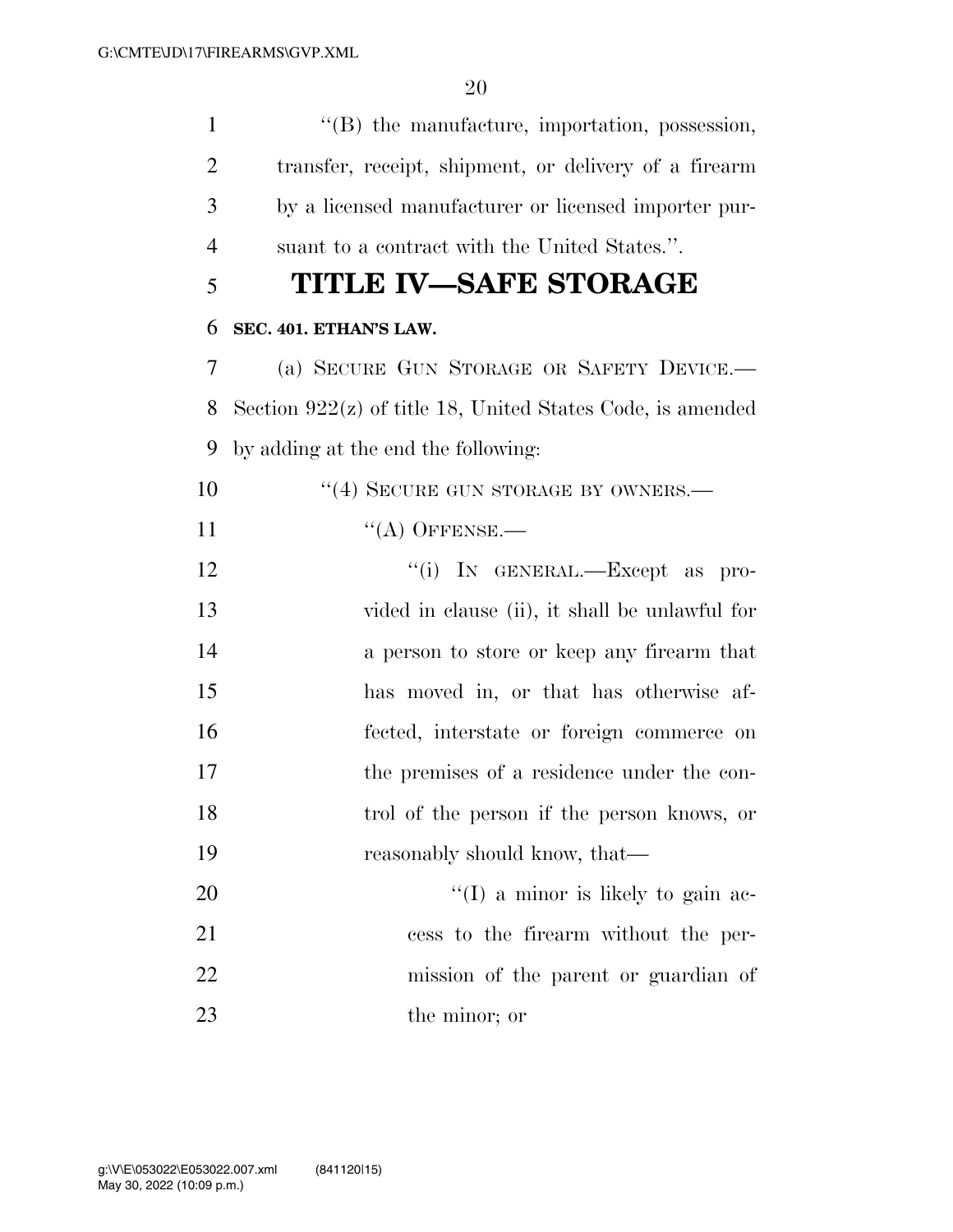| $\mathbf{1}$   | $\lq\lq$ (II) a resident of the residence   |
|----------------|---------------------------------------------|
| $\overline{2}$ | is ineligible to possess a firearm under    |
| 3              | Federal, State, or local law.               |
| $\overline{4}$ | "(ii) EXCEPTION.—Clause (i) shall           |
| 5              | not apply to a person if the person—        |
| 6              | $\lq\lq$ (I) keeps the firearm—             |
| 7              | "(aa) secure using a secure                 |
| 8              | gun storage or safety device; or            |
| 9              | "(bb) in a location which a                 |
| 10             | reasonable person would believe             |
| 11             | to be secure; or                            |
| 12             | "(II) carries the firearm on his            |
| 13             | or her person or within such close          |
| 14             | proximity thereto that the person can       |
| 15             | readily retrieve and use the firearm as     |
| 16             | if the person carried the firearm on        |
| 17             | his or her person.                          |
| 18             | "(B) PENALTY.—                              |
| 19             | "(i) IN GENERAL.—Except as other-           |
| 20             | wise provided in this subparagraph, any     |
| 21             | person who violates subparagraph (A) shall  |
| $22\,$         | be fined \$500 per violation.               |
| 23             | FORFEITURE OF IMPROPERLY<br>``(ii)          |
| 24             | STORED FIREARM.—Any firearm stored in       |
| 25             | violation of subparagraph (A) shall be sub- |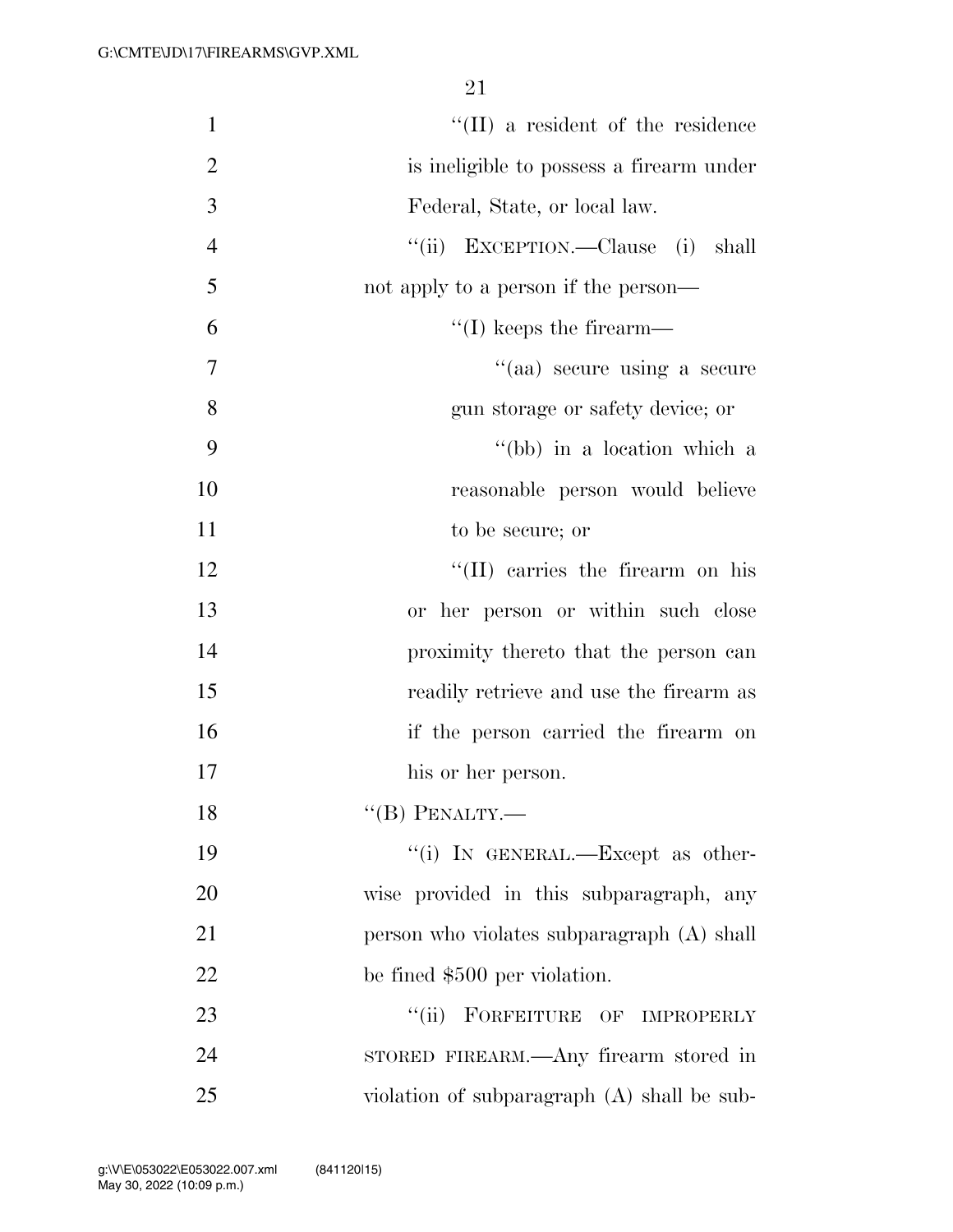1 ject to seizure and forfeiture in accordance 2 with the procedures described in section 3  $924(d)$ .

4  $\text{``(C)}$  MINOR DEFINED.—In this paragraph, 5 the term 'minor' means an individual who has 6 not attained 18 years of age.''.

 (b) FIREARM SAFE STORAGE PROGRAM.—Title I of the Omnibus Crime Control and Safe Streets Act of 1968 (34 U.S.C. 10101 et seq.) is amended by adding at the end the following:

# 11 **''PART PP—FIREARM SAFE STORAGE PROGRAM**  12 **''SEC. 3051. FIREARM SAFE STORAGE PROGRAM.**

 ''(a) IN GENERAL.—The Assistant Attorney General shall make grants to an eligible State or Indian Tribe to assist the State or Indian Tribe in carrying out the provi- sions of any State or Tribal law that is functionally iden-17 tical to section  $922(z)(4)$  of title 18, United States Code.

18 "(b) ELIGIBLE STATE OR INDIAN TRIBE.—

19  $\frac{1}{2}$  (1) In GENERAL.—Except as provided in para-20 graph (2), a State or Indian Tribe shall be eligible 21 to receive grants under this section on and after the 22 date on which the State or Indian Tribe enacts legis-23 lation functionally identical to section  $922(z)(4)$  of 24 title 18, United States Code.

25 "(2) FIRST YEAR ELIGIBILITY EXCEPTION.—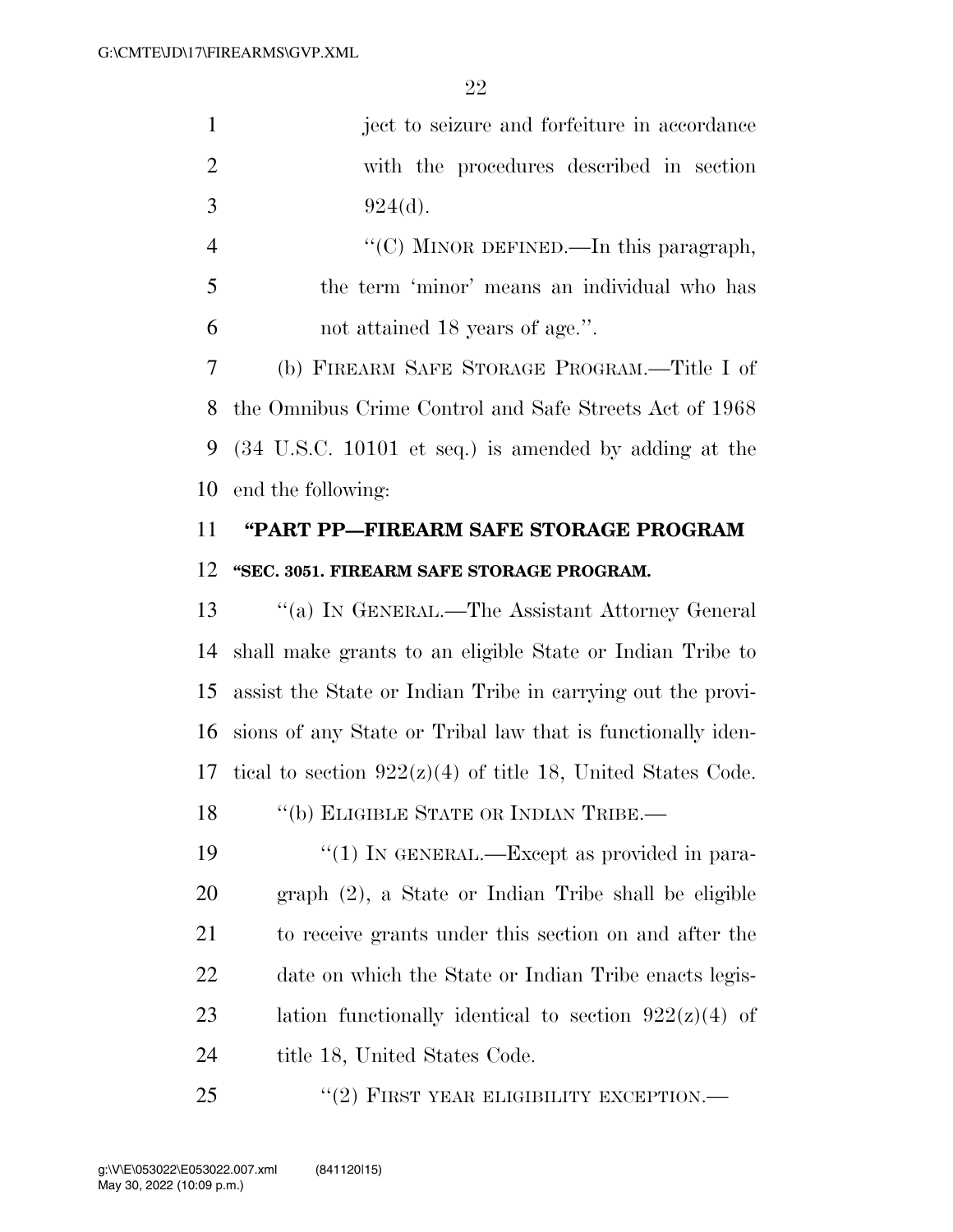| $\mathbf{1}$   | "(A) IN GENERAL.—A covered State or In-                  |
|----------------|----------------------------------------------------------|
| $\overline{2}$ | dian Tribe shall be eligible to receive a grant          |
| 3              | under this section during the 1-year period be-          |
| $\overline{4}$ | ginning on the date of enactment of this part.           |
| 5              | "(B) COVERED STATE OR INDIAN TRIBE.—                     |
| 6              | In this paragraph, the term 'covered State or            |
| $\tau$         | Indian Tribe' means a State or Indian Tribe              |
| 8              | that, before the date of enactment of this part,         |
| 9              | enacted legislation that is functionally identical       |
| 10             | to section $922(z)(4)$ of title 18, United States        |
| 11             | Code.                                                    |
| 12             | "(c) USE OF FUNDS.—Funds awarded under this              |
| 13             | section may be used by a State or Indian Tribe to assist |
|                | $\cdots$ $\cdots$ $\cdots$                               |

 law enforcement agencies or the courts of the State or In- dian Tribe in enforcing and otherwise facilitating compli- ance with any State law functionally identical to section  $922(z)(4)$ , of title 18, United States Code.

 ''(d) APPLICATION.—An eligible State or Indian Tribe desiring a grant under this section shall submit to the Assistant Attorney General an application at such time, in such manner, and containing or accompanied by such information, as the Assistant Attorney General may reasonably require.

24 "(e) INCENTIVES.—For each of fiscal years 2023 through 2027, the Attorney General shall give affirmative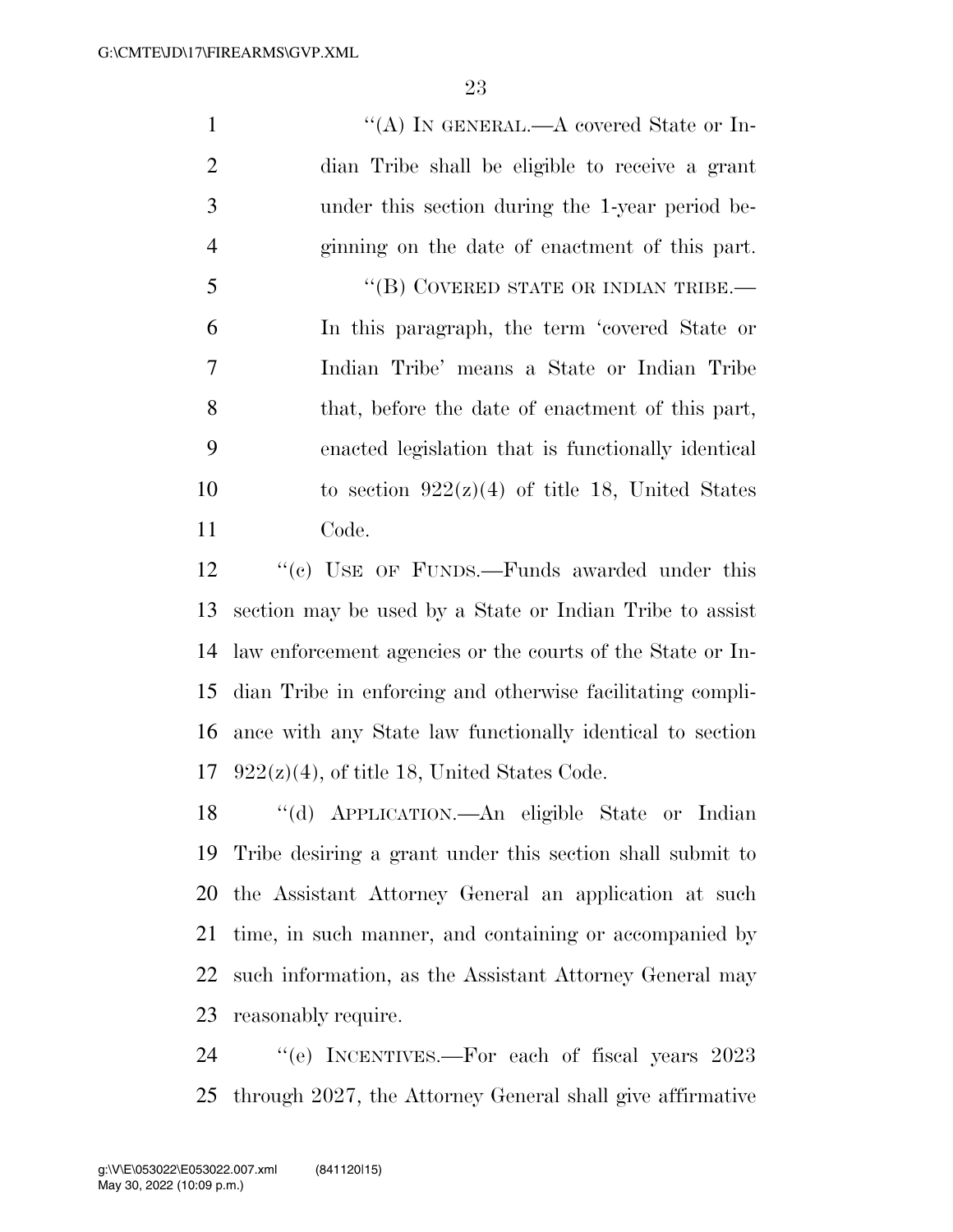preference to all Bureau of Justice Assistance discre- tionary grant applications of a State or Indian Tribe that has enacted legislation functionally identical to section  $922(z)(4)$  of title 18, United States Code.".

### **SEC. 402. SAFE GUNS, SAFE KIDS.**

6 Paragraph  $(4)(B)$  of section  $922(z)$  of title 18, United States Code, as added by this Act, is amended by adding at the end the following:

9 "'(iii) ENHANCED PENALTY.—If a per- son violates subparagraph (A) and a minor or a resident who is ineligible to possess a firearm under Federal, State, or local law obtains the firearm and causes injury or death to such minor, resident, or any other individual, the person shall be fined under 16 this title, imprisoned for not more than 5 17 vears, or both.".

### **SEC. 403. KIMBERLY VAUGHAN FIREARM SAFE STORAGE.**

 (a) BEST PRACTICES FOR SAFE FIREARM STOR-AGE.—

- 21 (1) ESTABLISHMENT.
- 22 (A) IN GENERAL.—
- (i) Not later than 180 days after the enactment of this Act, the Attorney Gen-eral shall establish voluntary best practices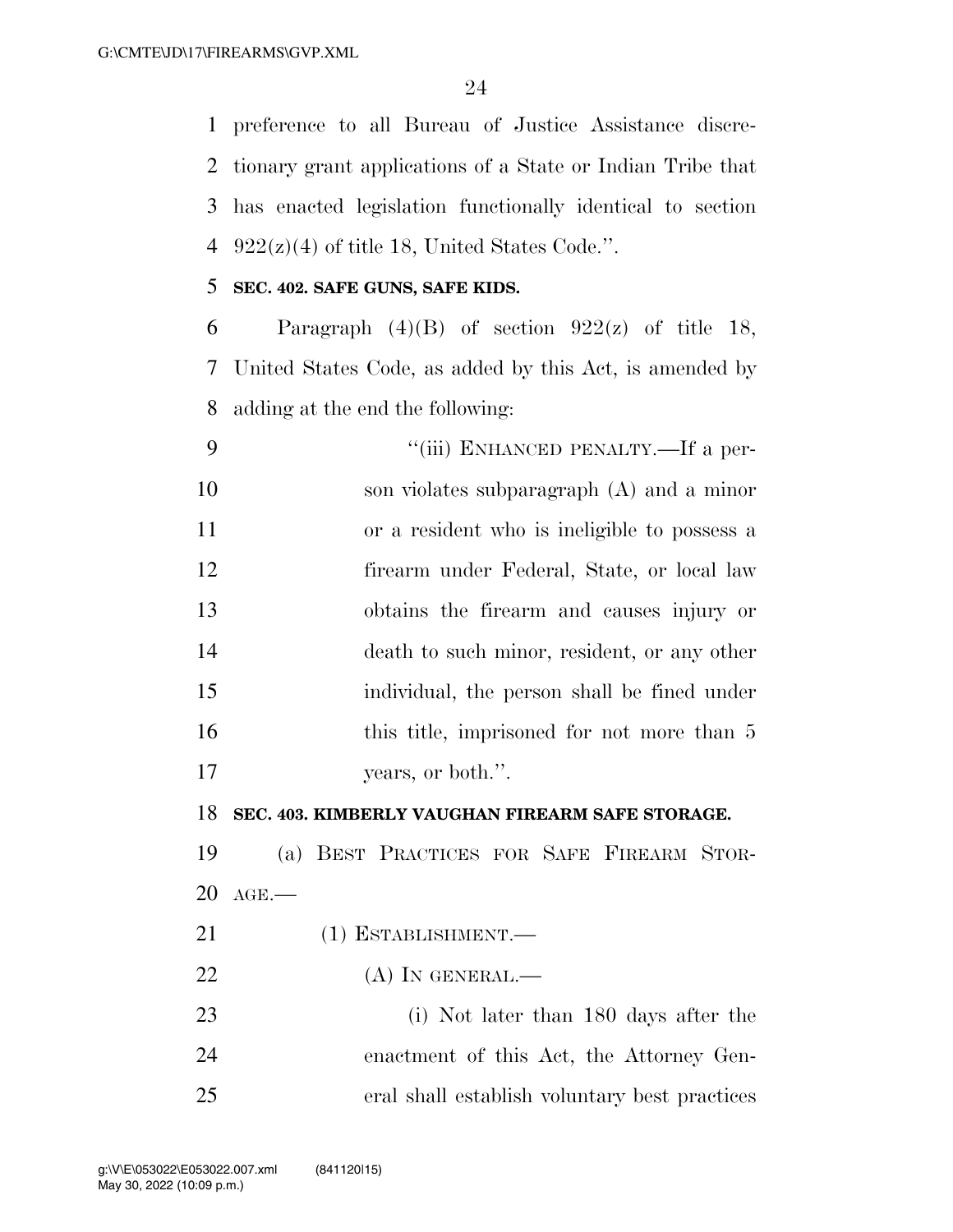| $\mathbf{1}$   | relating to safe firearm storage solely for        |
|----------------|----------------------------------------------------|
| $\overline{2}$ | the purpose of public education.                   |
| 3              | (ii) The Attorney General shall give               |
| $\overline{4}$ | not less than ninety days public notice, and       |
| 5              | shall afford interested parties opportunity        |
| 6              | for hearing, before establishing such best         |
| 7              | practices.                                         |
| 8              | (B) REQUIREMENTS.—In establishing the              |
| 9              | best practices required under subparagraph $(A)$ , |
| 10             | the Attorney General shall outline such best       |
| 11             | practices for preventing firearm loss, theft, and  |
| 12             | other unauthorized access for the following lo-    |
| 13             | cations:                                           |
| 14             | (i) Businesses.                                    |
| 15             | (ii) Vehicles.                                     |
| 16             | (iii) Private homes.                               |
| 17             | (iv) Off-site storage facilities.                  |
| 18             | (v) Any other such place the Attorney              |
| 19             | General deems appropriate to provide such          |
| 20             | guidance.                                          |
| 21             | (C) PUBLICATION.—Not later than 1 year             |
| <u>22</u>      | after the enactment of this Act, the Attorney      |
| 23             | General shall publish, in print and on a public    |
| 24             | website, the best practices created pursuant to    |
| 25             | subparagraph (A) and shall review such best        |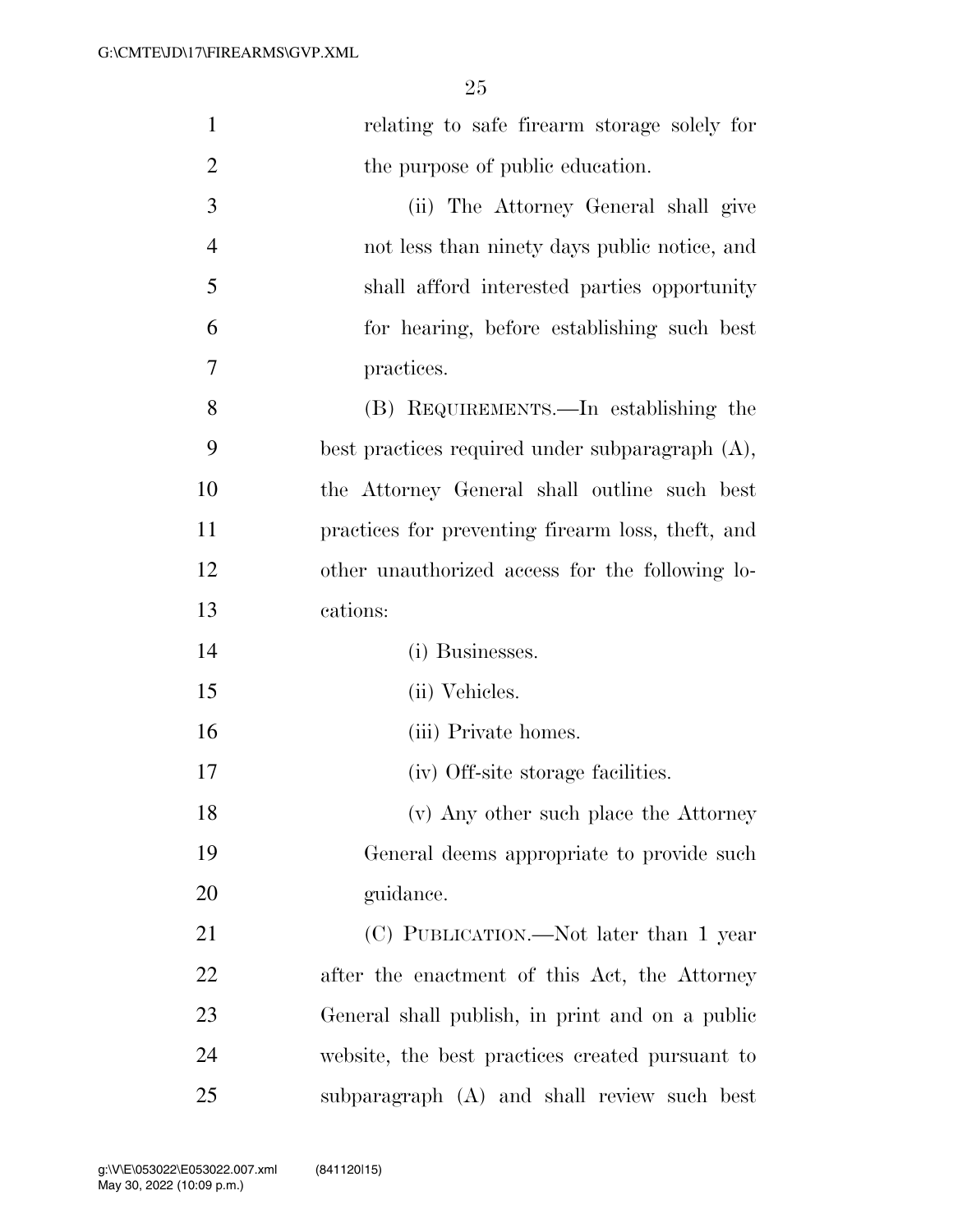|                | 26                                                        |
|----------------|-----------------------------------------------------------|
| $\mathbf{1}$   | practices and update them not less than annu-             |
| $\overline{c}$ | ally.                                                     |
| 3              | (b) PROMOTION OF SAFE FIREARM STORAGE.                    |
| $\overline{4}$ | (1) IN GENERAL.—Section $923$ of title 18,                |
| 5              | United States Code, is amended by adding at the           |
| 6              | end the following:                                        |
| 7              | "(m) Beginning on January 1, 2025, licensed manu-         |
| 8              | facturers and licensed importers that serialize not less  |
| 9              | than 250 firearms annually pursuant to subsection (i)     |
| 10             | shall provide a clear and conspicuous written notice with |
| 11             | each manufactured or imported handgun, rifle, or shotgun  |
| 12             | $that-$                                                   |
| 13             | $\lq(1)$ is attached or adhered to, or appears on         |
| 14             | or within any packaging of, each handgun, rifle, or       |
| 15             | shotgun; and                                              |
| 16             | "(2) states 'SAFE STORAGE SAVES LIVES'                    |
| 17             | followed by the address of the public website estab-      |
| 18             | lished by the Attorney General pursuant to section        |
| 19             | $403(a)$ of the Protecting Our Kids Act.".                |
| 20             | (c) SAFE STORAGE DEVICES FOR ALL FIREARM                  |
| 21             | SALES.—                                                   |

22 (1) IN GENERAL.—Section  $922(z)$  of title 18, United States Code, is amended by striking ''hand- gun'' each place it appears and inserting ''handgun, rifle, or shotgun''.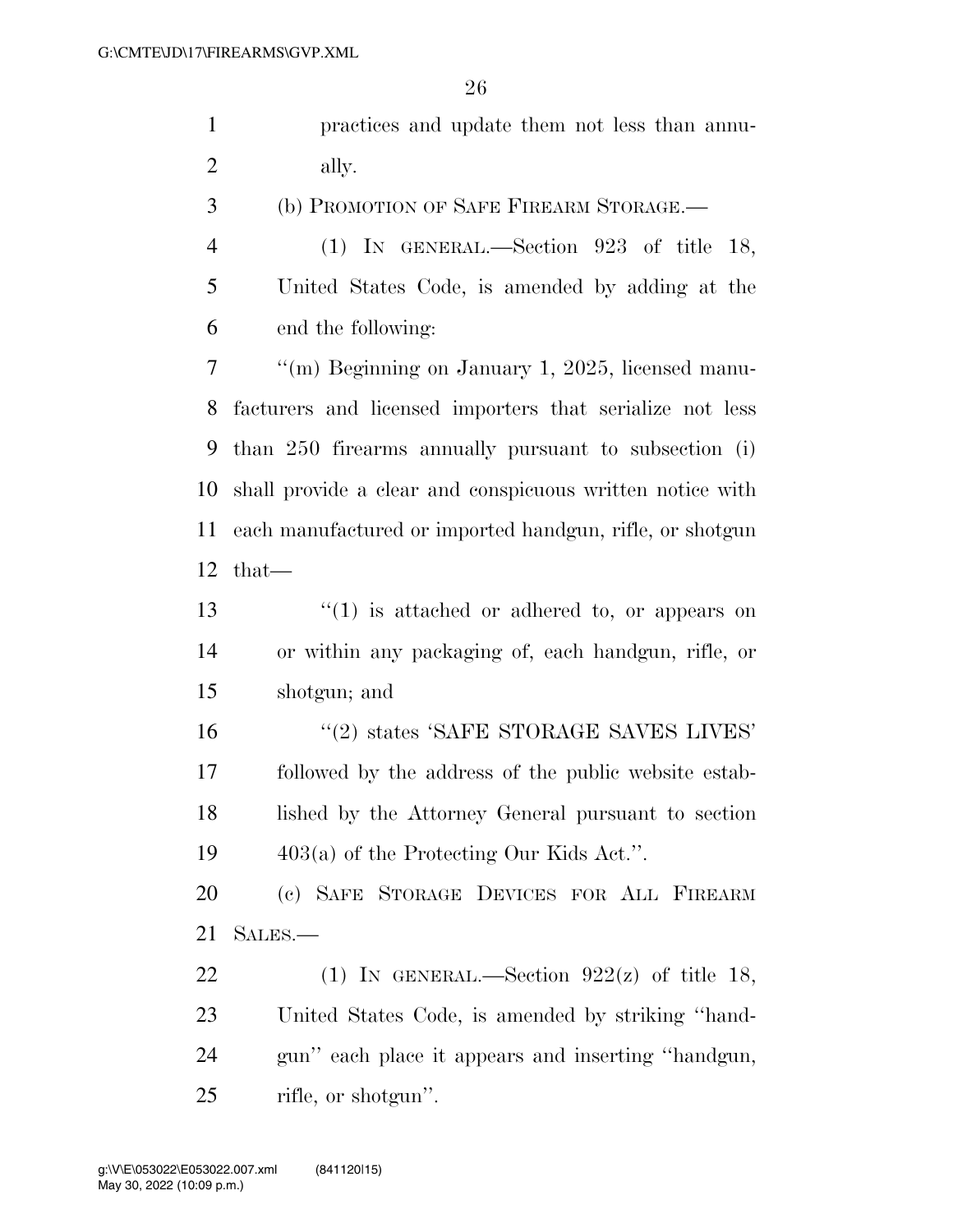(2) EFFECTIVE DATE.—This section and the amendments made by this section shall take effect on the date that is 180 days after the enactment of this Act.

 (d) KIMBERLY VAUGHAN SAFE FIREARM STORAGE GRANT PROGRAM.—Part PP of title I of the Omnibus Crime Control and Safe Streets Act of 1968 (34 U.S.C. 10101 et seq.), as added by this Act, is amended by adding at the end the following:

# **''SEC. 3052. KIMBERLY VAUGHAN FIREARM SAFE STORAGE GRANT PROGRAM.**

12 "(a) AUTHORIZATION.—The Attorney General may award grants to States and Indian Tribes for the develop- ment, implementation, and evaluation of Safe Firearm Storage Assistance Programs.

 ''(b) APPLICATION REQUIREMENTS.—Each applicant for a grant under this section shall—

18 ''(1) submit to the Attorney General an applica- tion at such time, in such a manner, and containing such information as the Attorney General may re-21 quire; and

22  $\frac{1}{2}$  to the extent practicable, identify State, local, Tribal, and private funds available to supple-ment the funds received under this section.

25 "(c) REPORTING REQUIREMENT.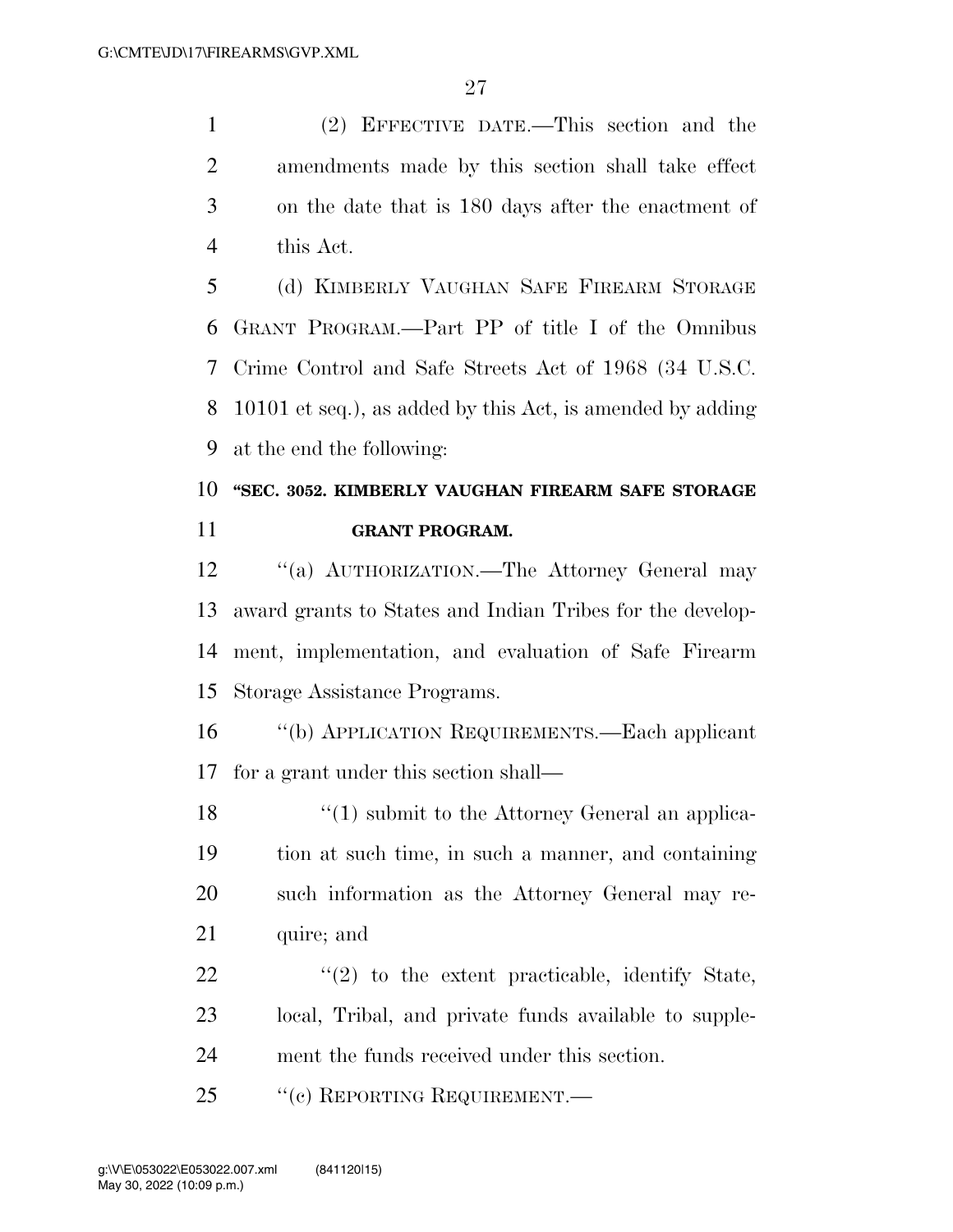| $\mathbf{1}$   | "(1) GRANTEE REPORT.—A recipient of a grant           |
|----------------|-------------------------------------------------------|
| $\overline{2}$ | under this section shall submit to the Attorney Gen-  |
| 3              | eral an annual report, which includes the following   |
| $\overline{4}$ | information:                                          |
| 5              | $\lq\lq$ . The amount distributed to each Safe        |
| 6              | Firearm Storage Assistance Program in the ju-         |
| 7              | risdiction.                                           |
| 8              | $\lq\lq (B)$ The number of safe firearm storage       |
| 9              | devices distributed by each such Safe Firearm         |
| 10             | Storage Assistance Program.                           |
| 11             | A recipient of a grant under this section may not in- |
| 12             | clude any personally identifying information of re-   |
| 13             | cipients of safe firearms storage devices pursuant to |
| 14             | a Safe Firearm Storage Assistance Program that re-    |
| 15             | ceived funding pursuant to this section.              |
| 16             | "(2) ATTORNEY GENERAL REPORT.—Beginning               |
| 17             | 13 months after the first grants are awarded under    |
| 18             | this section, and annually thereafter, the Attorney   |
| 19             | General shall submit to Congress a report, which      |
| 20             | shall include following information:                  |
| 21             | "(A) A list of grant recipients during the            |
| 22             | previous year, including the funds awarded, cu-       |
| 23             | mulatively and disaggregated by grantee.              |
| 24             | $\lq\lq$ (B) The information collected pursuant to    |
| 25             | subsection $(d)(1)$ .                                 |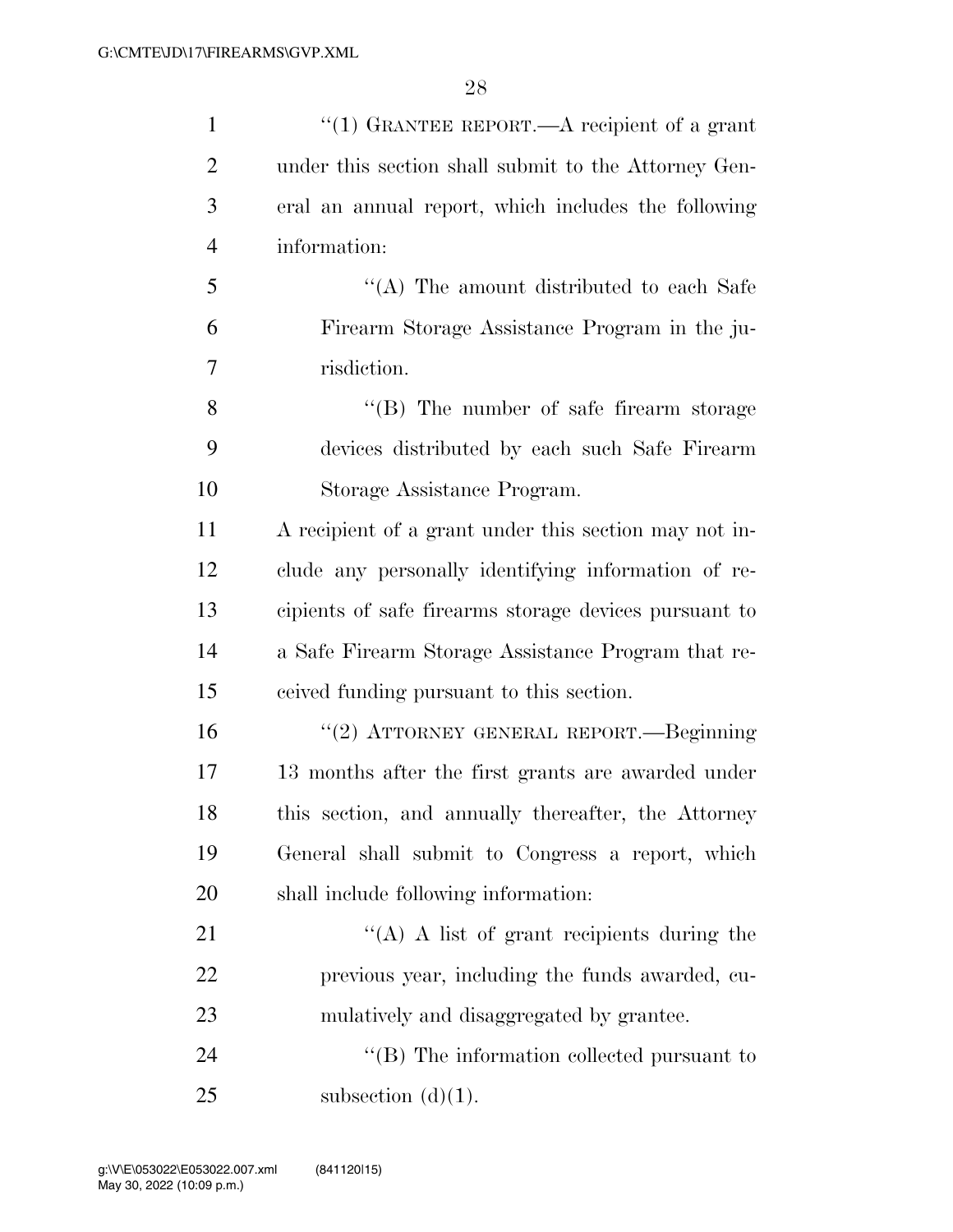''(d) AUTHORIZATION OF APPROPRIATIONS.—There is authorized to be appropriated to the Attorney General to carry out this section \$10,000,000 for each of fiscal years 2023 through 2033, to remain available until ex-pended.

 ''(e) USE OF FUNDS.—Funds awarded under this section shall be allocated as follows:

8 "(1) Not less than 75 percent of the funds re- ceived by a grantee shall be used to create or to pro- vide resources for Safe Firearm Storage Assistance Programs in the jurisdiction.

12 ''(2) Not more than 25 percent of the funds re- ceived by a grantee may be made available to non- profit organizations to partner with units of local government to purchase and distribute safe firearm storage devices.

''(f) DEFINITIONS.—For purposes of this section:

18 '(1) The term 'safe firearm storage device' means a device that is—

 $\langle (A)$  designed and marketed for the prin- cipal purpose of denying unauthorized access to, or rendering inoperable, a firearm or ammuni-tion; and

24 "(B) secured by a combination lock, key lock, or lock based on biometric information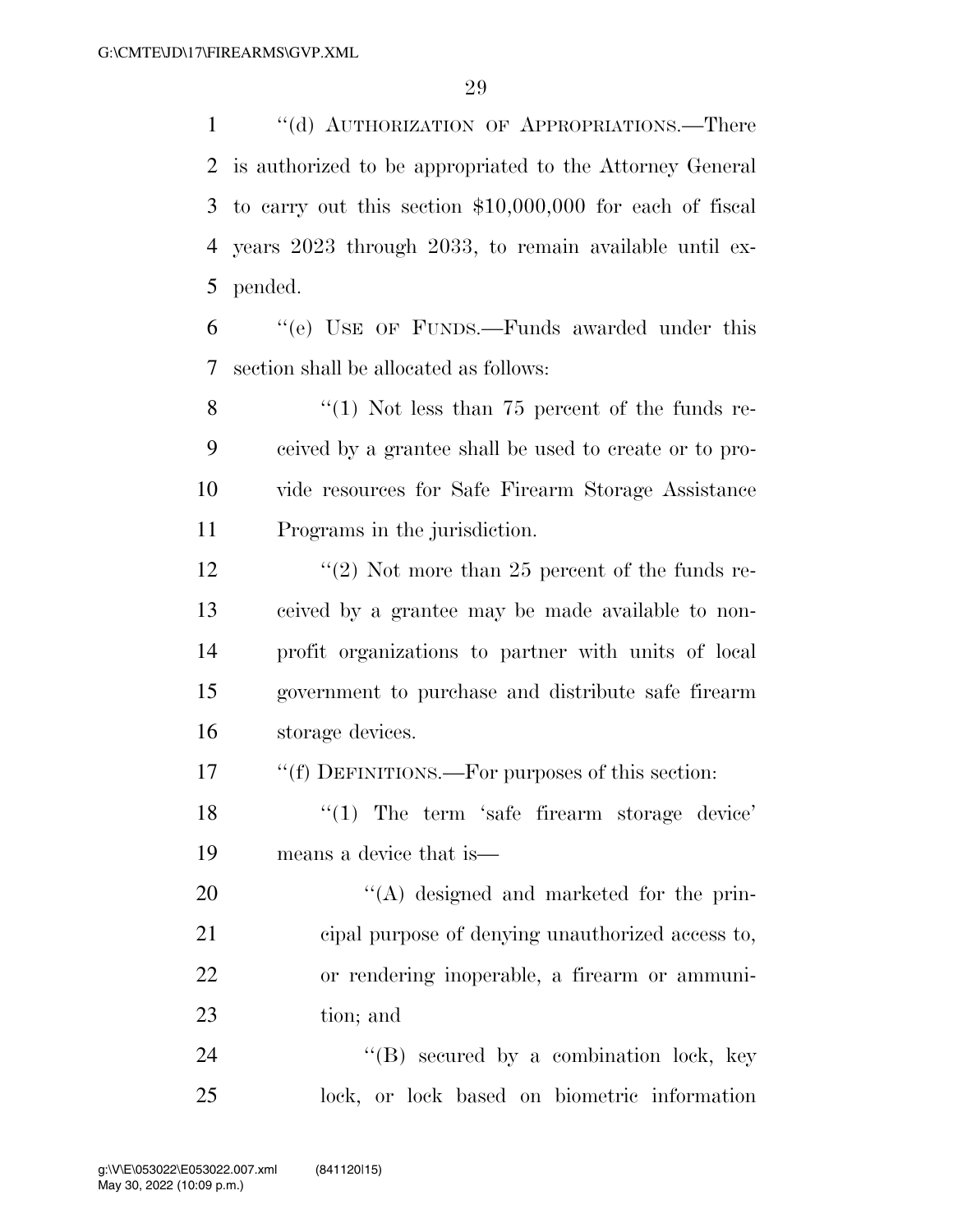| $\mathbf{1}$   | which, once locked, is incapable of being opened           |
|----------------|------------------------------------------------------------|
| $\overline{2}$ | without the combination, key, or biometric in-             |
| 3              | formation, respectively.                                   |
| $\overline{4}$ | $\lq(2)$ The term 'Safe Firearm Storage Assist-            |
| 5              | ance Program' means a program—                             |
| 6              | "(A) carried out by a unit of local govern-                |
| 7              | ment or an Indian tribe; and                               |
| 8              | $\lq\lq (B)$ solely for the purpose of acquiring           |
| 9              | and distributing safe firearm storage devices to           |
| 10             | the public.".                                              |
| 11             | (e) PREVENT FAMILY FIRE SAFE FIREARM STORAGE               |
| 12             | CREDIT.                                                    |
| 13             | (1) IN GENERAL.—Subpart D of part IV of                    |
| 14             | subchapter A of chapter 1 of the Internal Revenue          |
| 15             | Code of 1986 is amended by adding at the end the           |
| 16             | following new section:                                     |
| 17             |                                                            |
|                | "SEC. 45U. SAFE FIREARM STORAGE CREDIT.                    |
| 18             | "(a) ALLOWANCE OF CREDIT.—For purposes of sec-             |
| 19             | tion 38, the safe firearm storage credit determined under  |
| 20             | this section for the taxable year is an amount equal to    |
| 21             | 10 percent of amounts received from the first retail sale  |
| 22             | of a safe firearm storage device for use within the United |
| 23             | States.                                                    |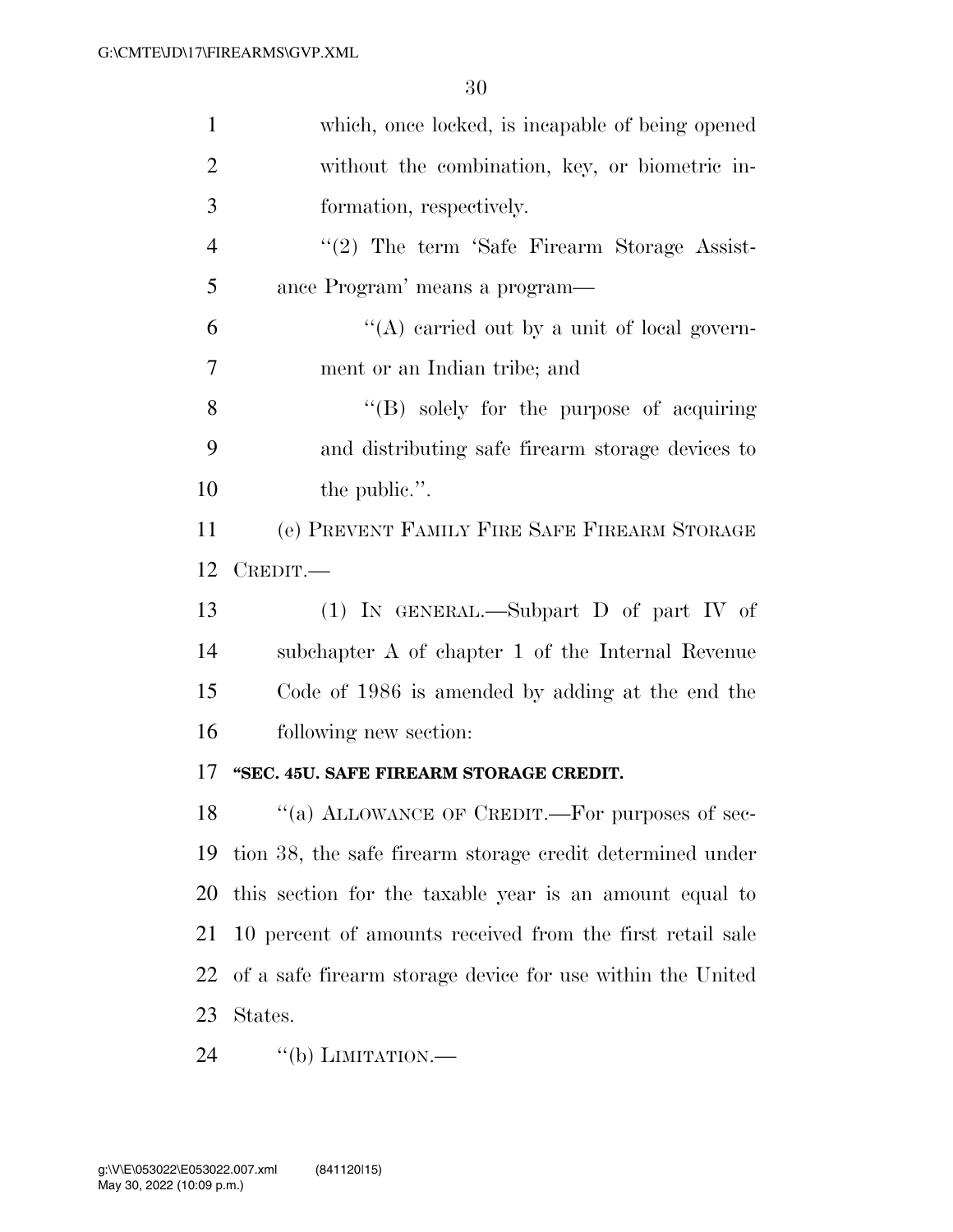| $\mathbf{1}$   | "(1) IN GENERAL.—The amount taken into ac-             |
|----------------|--------------------------------------------------------|
| $\overline{2}$ | count under subsection (a) with respect to a safe      |
| 3              | firearm storage device shall not exceed \$400.         |
| $\overline{4}$ | "(2) VALUE.—If, in connection with a sale of a         |
| 5              | safe firearm storage device, the transferee receives   |
| 6              | other property, the amount taken into account under    |
| 7              | subsection (a) shall be limited to the amount re-      |
| 8              | ceived solely with respect to the safe firearm storage |
| 9              | device, which shall be determined based on the value   |
| 10             | of the safe firearm storage device relative to the     |
| 11             | value of such other property.                          |
| 12             | "(c) SAFE FIREARM STORAGE DEVICE.-For pur-             |
|                |                                                        |
| 13             | poses of this section—                                 |
| 14             | "(1) IN GENERAL.—The term 'safe firearm                |
| 15             | storage device' means a device that is—                |
| 16             | "(A) designed and marketed for the prin-               |
| 17             | eipal purpose of denying unauthorized access to,       |
| 18             | or rendering inoperable, a firearm or ammuni-          |
| 19             | tion, and                                              |
| 20             | $\lq\lq (B)$ secured by a combination lock, key        |
| 21             | lock, or lock based on biometric information           |
| 22             | which, once locked, is incapable of being opened       |
| 23             | without the combination, key, or biometric in-         |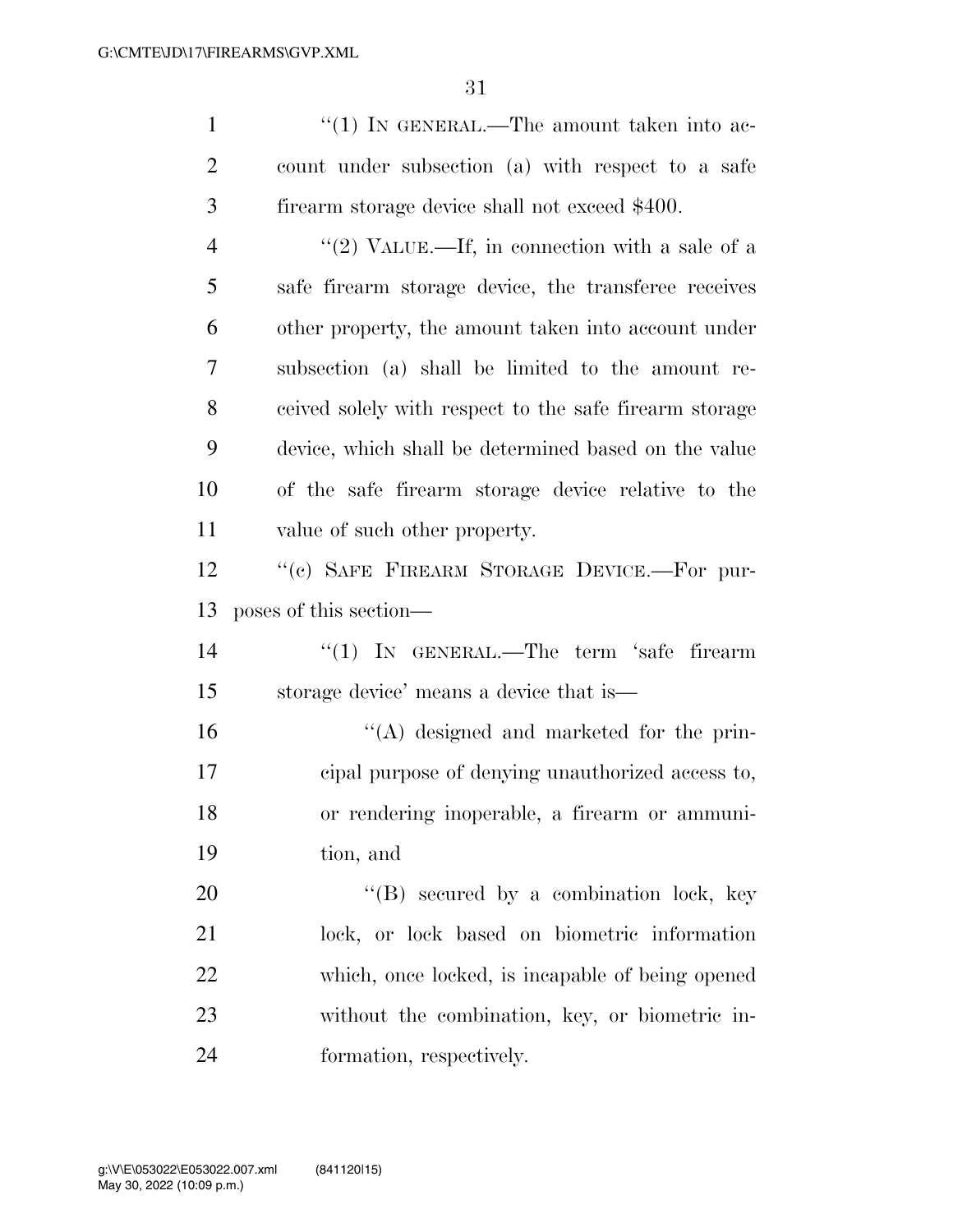| $\mathbf{1}$   | "(2) EXCLUSION.—The term 'safe firearm stor-           |
|----------------|--------------------------------------------------------|
| $\overline{2}$ | age device' does not include—                          |
| 3              | $\lq\lq$ any device which is incorporated to           |
| $\overline{4}$ | any extent into the design of a firearm or of          |
| 5              | ammunition, or                                         |
| 6              | "(B) any device that, as of the day of the             |
| 7              | sale described in subsection (a), has been sub-        |
| 8              | ject to a mandatory recall by the Consumer             |
| 9              | Product Safety Commission.                             |
| 10             | "(3) FIREARM; AMMUNITION.—The terms 'fire-             |
| 11             | arm' and 'ammunition' have the meanings given          |
| 12             | such terms in section 921 of title 18, United States   |
| 13             | Code (without regard to all that follows 'firearm si-  |
| 14             | lencer, or bump stock' in paragraph $(3)$ of such sec- |
| 15             | tion).                                                 |
| 16             | "(d) TERMINATION.—This section shall not apply to      |
| 17             | sales after December 31, 2030.".                       |
| 18             | (2) CREDIT MADE PART OF GENERAL BUSI-                  |
| 19             | NESS.—Subsection (b) of section 38 of the Internal     |
| 20             | Revenue Code of 1986 is amended by striking            |
| 21             | "plus" at the end of paragraph (32), by striking the   |
| 22             | period at the end of paragraph $(33)$ and inserting ", |
| 23             | plus", and by adding at the end the following new      |
| 24             | paragraph:                                             |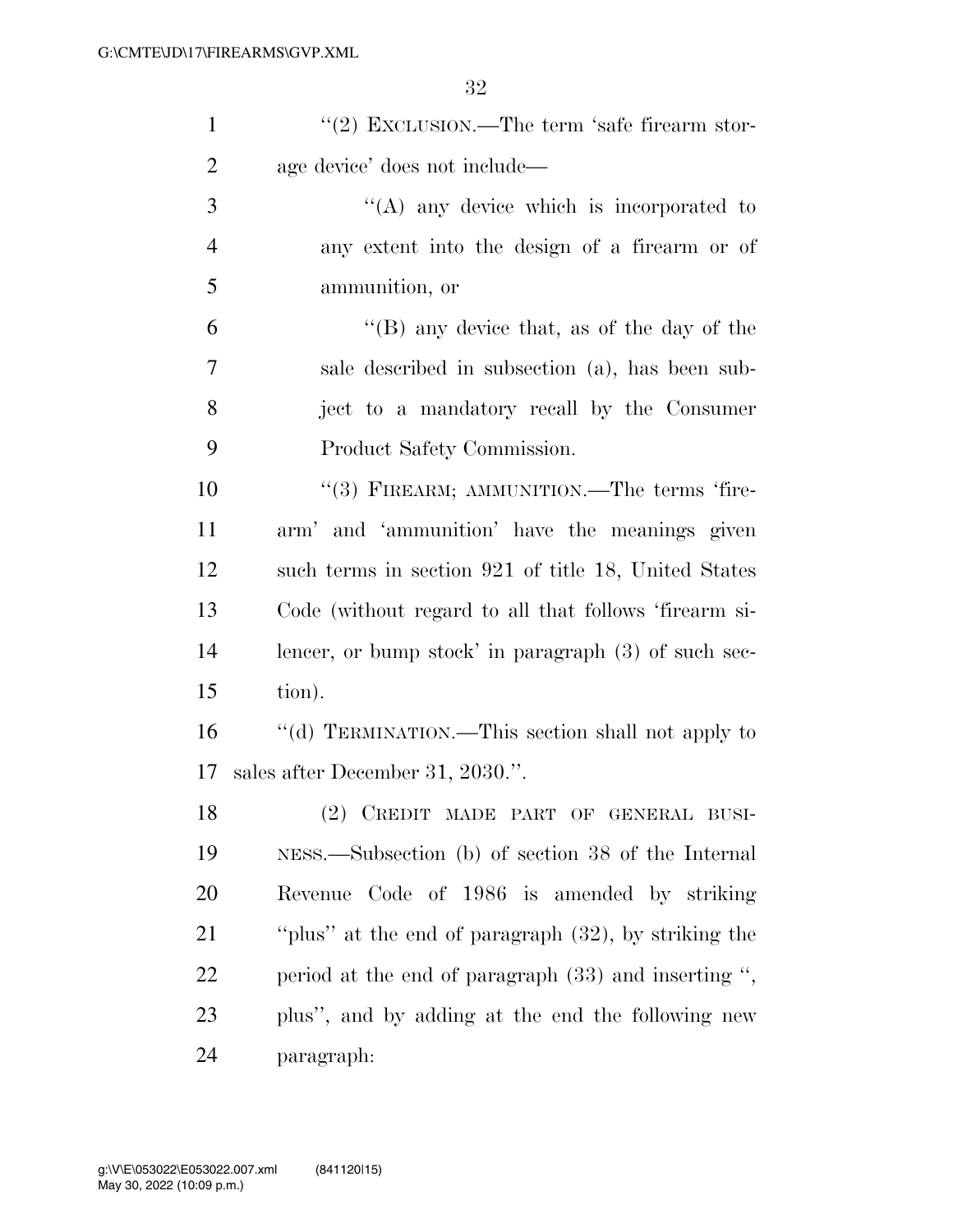| $\mathbf{1}$   | $\cdot$ (34) the safe firearm storage credit deter-        |
|----------------|------------------------------------------------------------|
| $\overline{2}$ | mined under section 45U.".                                 |
| 3              | (3) CLERICAL AMENDMENT.—The table of sec-                  |
| $\overline{4}$ | tions for subpart D of part IV of subchapter A of          |
| 5              | chapter 1 of such Code is amended by adding at the         |
| 6              | end the following new item:                                |
|                | "Sec. 45U. Safe firearm storage credit.".                  |
| 7              | (4) REPORT.—The Secretary of the Treasury                  |
| 8              | shall make publicly available an annual report of the      |
| 9              | total amount of credit against tax determined under        |
| 10             | section 45U of such Code for taxable years ending          |
| 11             | in the preceding calendar year, disaggregated by           |
| 12             | State.                                                     |
| 13             | (5) EFFECTIVE DATE.—The amendments made                    |
| 14             | by this section shall apply to taxable years beginning     |
| 15             | after the date of the enactment of this Act.               |
| 16             | TITLE V—CLOSING THE BUMP                                   |
| 17             | <b>STOCK LOOPHOLE</b>                                      |
| 18             | SEC. 501. BUMP STOCKS.                                     |
| 19             | (a) IN GENERAL.—Section 5845 of the Internal Rev-          |
| 20             | enue Code of 1986 is amended—                              |
| 21             | $(1)$ in subsection (a), by striking "and $(8)$ a de-      |
| <u>22</u>      | structive device." and inserting $\cdot (8)$ a destructive |
| 23             | device; and $(9)$ a bump stock."; and                      |
|                |                                                            |
| 24             | $(2)$ by adding at the end the following new sub-          |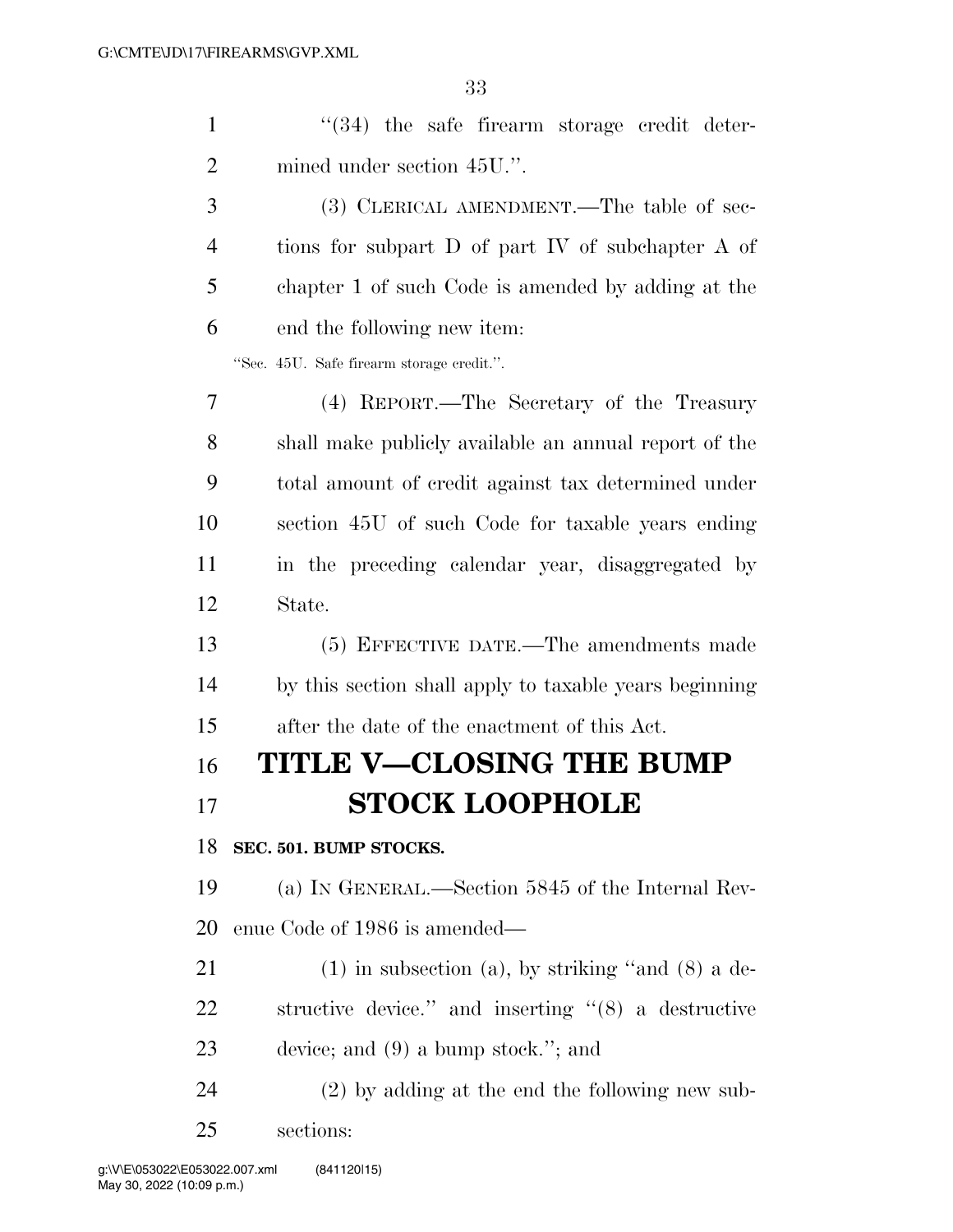1 ''(n) BUMP STOCK.—The term 'bump stock' means any of the following:

| 3              | "(1) Any manual, power-driven, or electronic            |
|----------------|---------------------------------------------------------|
| $\overline{4}$ | device that is designed such that when the device is    |
| 5              | attached to a semiautomatic weapon, the device          |
| 6              | eliminates the need for the operator of a semiauto-     |
| 7              | matic weapon to make a separate movement for each       |
| 8              | individual function of the trigger and—                 |
| 9              | $\lq\lq$ materially increases the rate of fire of       |
| 10             | the semiautomatic weapon, or                            |
| 11             | "(B) approximates the action or rate of                 |
| 12             | fire of a machinegun.                                   |
| 13             | "(2) Any part or combination of parts that is           |
| 14             | designed and functions to eliminate the need for the    |
| 15             | operator of a semiautomatic weapon to make a sepa-      |
| 16             | rate movement for each individual function of the       |
| 17             | trigger and—                                            |
| 18             | $\lq\lq$ materially increases the rate of fire of       |
| 19             | a semiautomatic weapon, or                              |
| 20             | $\lq\lq(B)$ approximates the action or rate of          |
| 21             | fire of a machinegun.                                   |
| 22             | $\cdot\cdot$ (3) Any semiautomatic weapon that has been |
| 23             | modified in any way that eliminates the need for the    |
| 24             | operator of the semiautomatic weapon to make a          |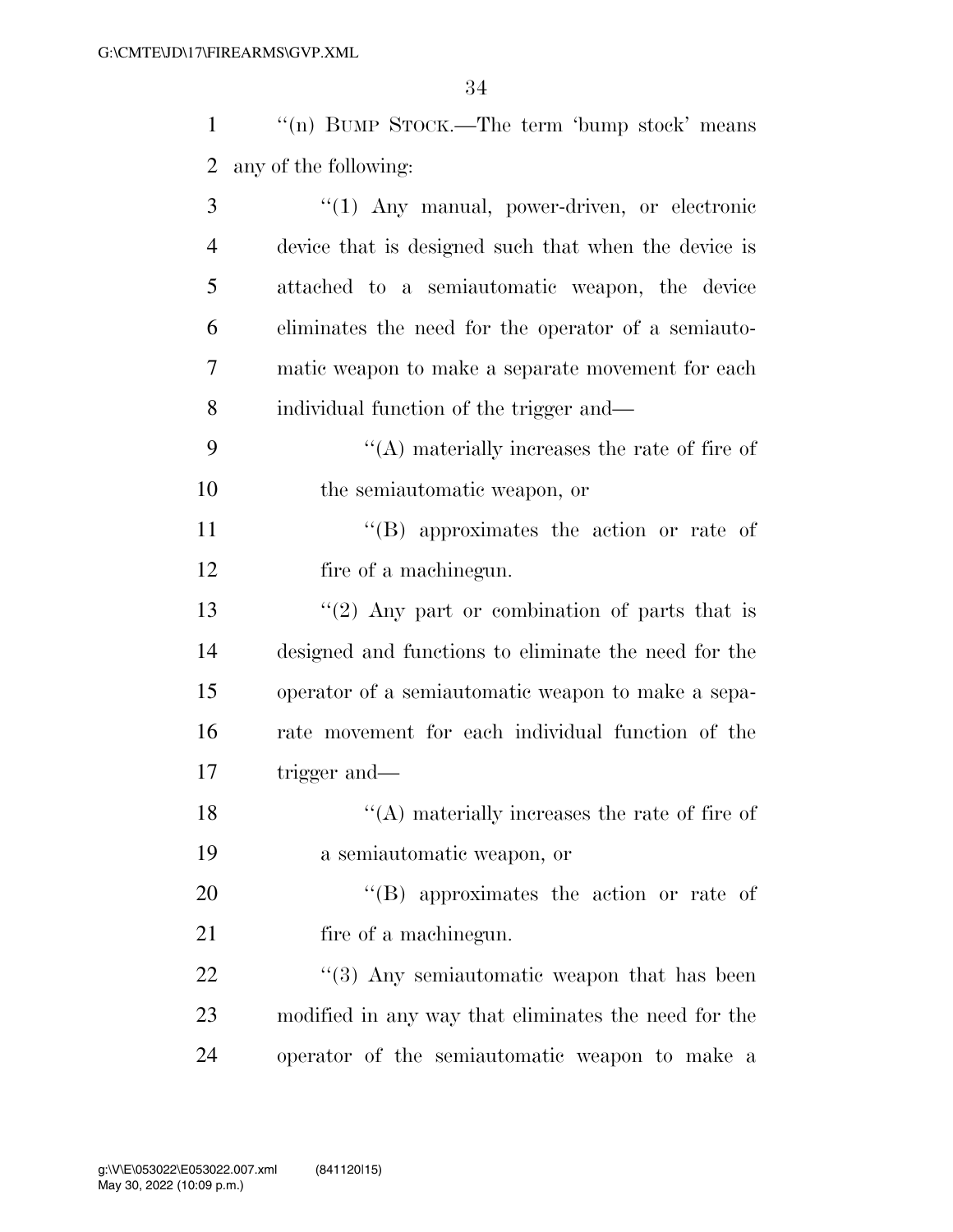| $\mathbf{1}$   | separate movement for each individual function of       |
|----------------|---------------------------------------------------------|
| $\overline{2}$ | the trigger and—                                        |
| 3              | $\lq\lq$ materially increases the rate of fire of       |
| $\overline{4}$ | the semiautomatic weapon, or                            |
| 5              | $\lq\lq$ approximates the action or rate of             |
| 6              | fire of a machinegun.                                   |
| 7              | "(o) SEMIAUTOMATIC WEAPON.—The term 'semi-              |
| 8              | automatic weapon' means any repeating weapon that—      |
| 9              | $\lq(1)$ utilizes a portion of the energy of a firing   |
| 10             | cartridge or shell to extract the fired cartridge case  |
| 11             | or shell casing and chamber the next round, and         |
| 12             | $\lq(2)$ requires a separate function of the trigger    |
| 13             | to fire each cartridge or shell.".                      |
| 14             | (b) AMENDMENTS TO TITLE 18, UNITED STATES               |
| 15             | $CODE.$ —                                               |
| 16             | $(1)$ Section 921(a) of title 18, United States         |
| 17             | Code, as amended by this Act, is further amended—       |
| 18             | $(A)$ in paragraph $(3)$ , by striking "muffler"        |
| 19             | firearm silencer" and inserting "muffler,<br><b>or</b>  |
| 20             | firearm silencer, or bump stock"; and                   |
| 21             | (B) by adding at the end the following:                 |
| 22             | $\lq(41)$ The term 'bump stock' has the meaning given   |
| 23             | such term in section $5845(n)$ of the National Firearms |
| 24             | Act $(26 \text{ U.S.C. } 5845(n))$ .".                  |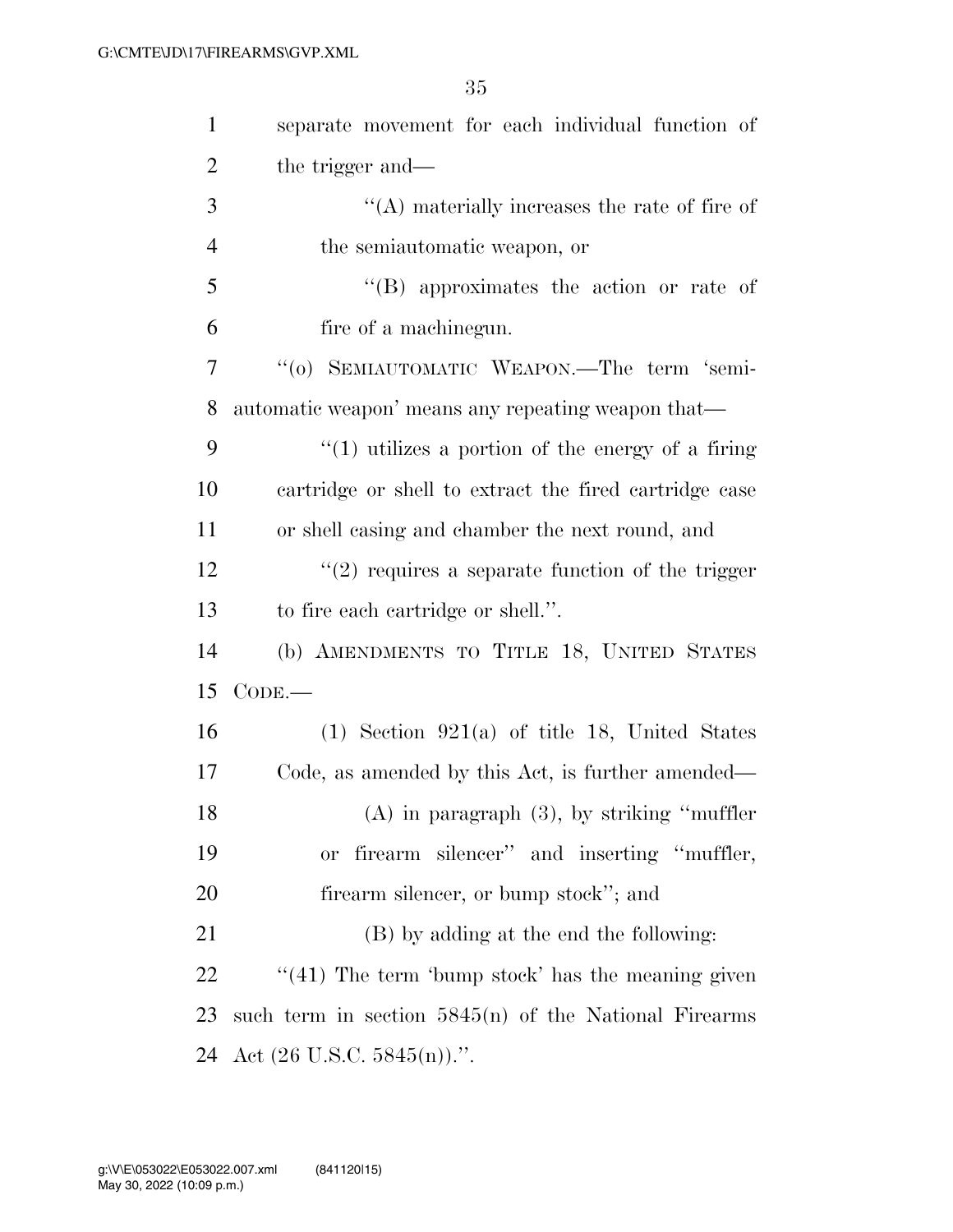| $\mathbf{1}$   | (2) Section 922 of title 18, United States Code,         |
|----------------|----------------------------------------------------------|
| $\overline{2}$ | is amended—                                              |
| 3              | $(A)$ in each of subsections $(a)(4)$ and                |
| $\overline{4}$ | $(b)(4)$ , by inserting "bump stock," before "ma-        |
| 5              | chinegun"; and                                           |
| 6              | (B) in subsection $(o)(1)$ , by inserting "or            |
| 7              | bump stock" before the period.                           |
| 8              | TITLE VI–KEEP AMERICANS                                  |
| 9              | <b>SAFE</b>                                              |
| 10             | SEC. 601. DEFINITIONS.                                   |
| 11             | Section $921(a)$ of title 18, United States Code, as     |
| 12             | amended by this Act, is further amended by adding at the |
| 13             | end the following:                                       |
| 14             | $\lq(42)$ The term 'large capacity ammunition feeding    |
| 15             | $device'$ —                                              |
| 16             | "(A) means a magazine, belt, drum, feed strip,           |
| 17             | helical feeding device, or similar device, including     |
| 18             | any such device joined or coupled with another in        |
| 19             | any manner, that has an overall capacity of, or that     |
| 20             | can be readily restored, changed, or converted to ac-    |
| 21             | cept, more than 10 rounds of ammunition; and             |
| 22             | "(B) does not include an attached tubular de-            |
| 23             | vice designed to accept, and capable of operating        |
| 24             | only with, .22 caliber rimfire ammunition.               |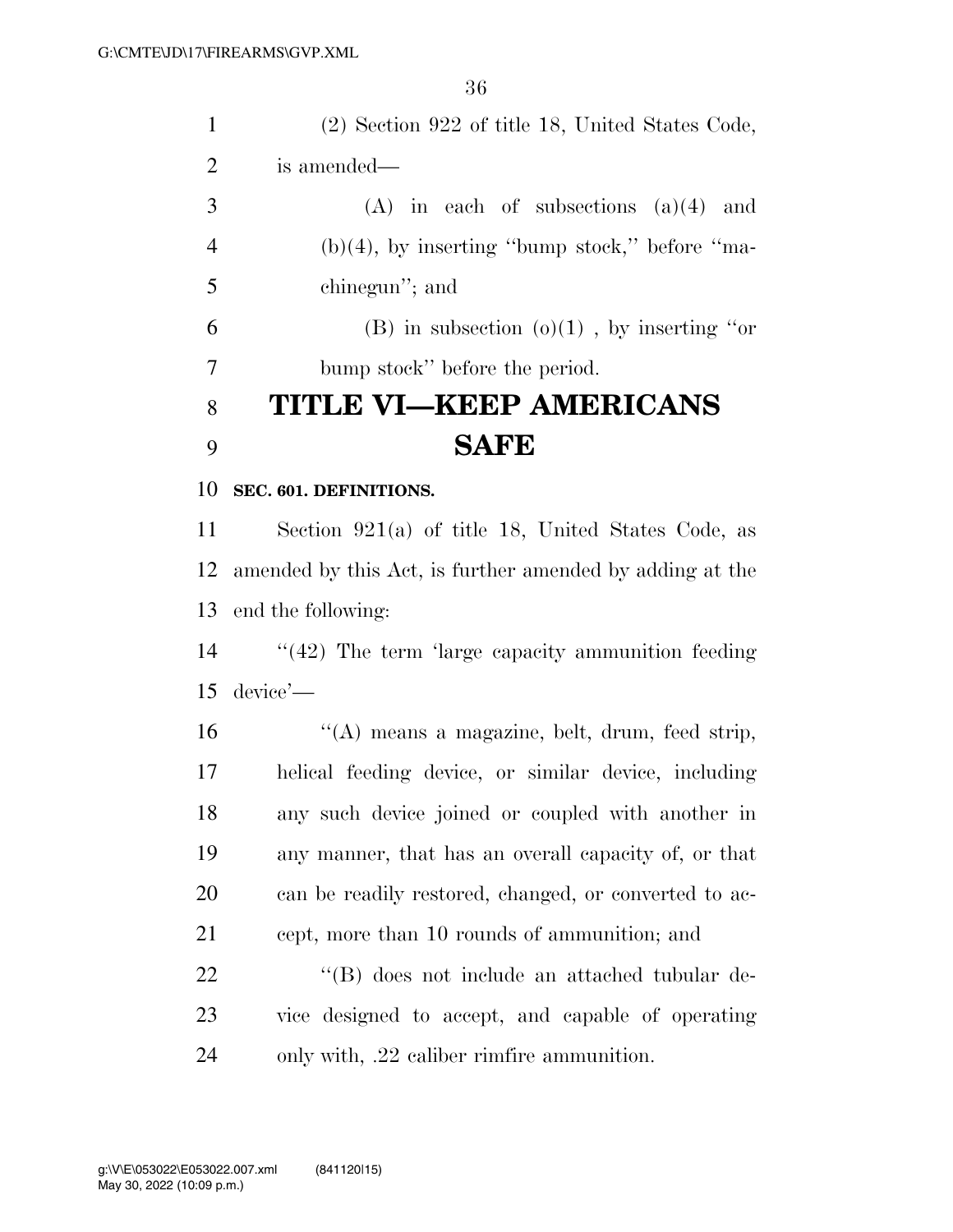1 ''(43) The term 'qualified law enforcement officer' has the meaning given the term in section 926B.''.

# **SEC. 602. RESTRICTIONS ON LARGE CAPACITY AMMUNI-TION FEEDING DEVICES.**

 (a) IN GENERAL.—Section 922 of title 18, United States Code, is amended by inserting after subsection (u) the following:

 $\langle \langle v \rangle (1)$  It shall be unlawful for a person to import, sell, manufacture, transfer, or possess, in or affecting interstate or foreign commerce, a large capacity ammuni-tion feeding device.

 ''(2) Paragraph (1) shall not apply to the possession of any large capacity ammunition feeding device otherwise lawfully possessed on or before the date of enactment of this subsection.

16  $\qquad$  "(3) Paragraph (1) shall not apply to-

 $'$ (A) the importation for, manufacture for, sale to, transfer to, or possession by the United States or a department or agency of the United States or a State or a department, agency, or political subdivi- sion of a State, or a sale or transfer to or possession by a qualified law enforcement officer employed by the United States or a department or agency of the United States or a State or a department, agency, or political subdivision of a State for purposes of law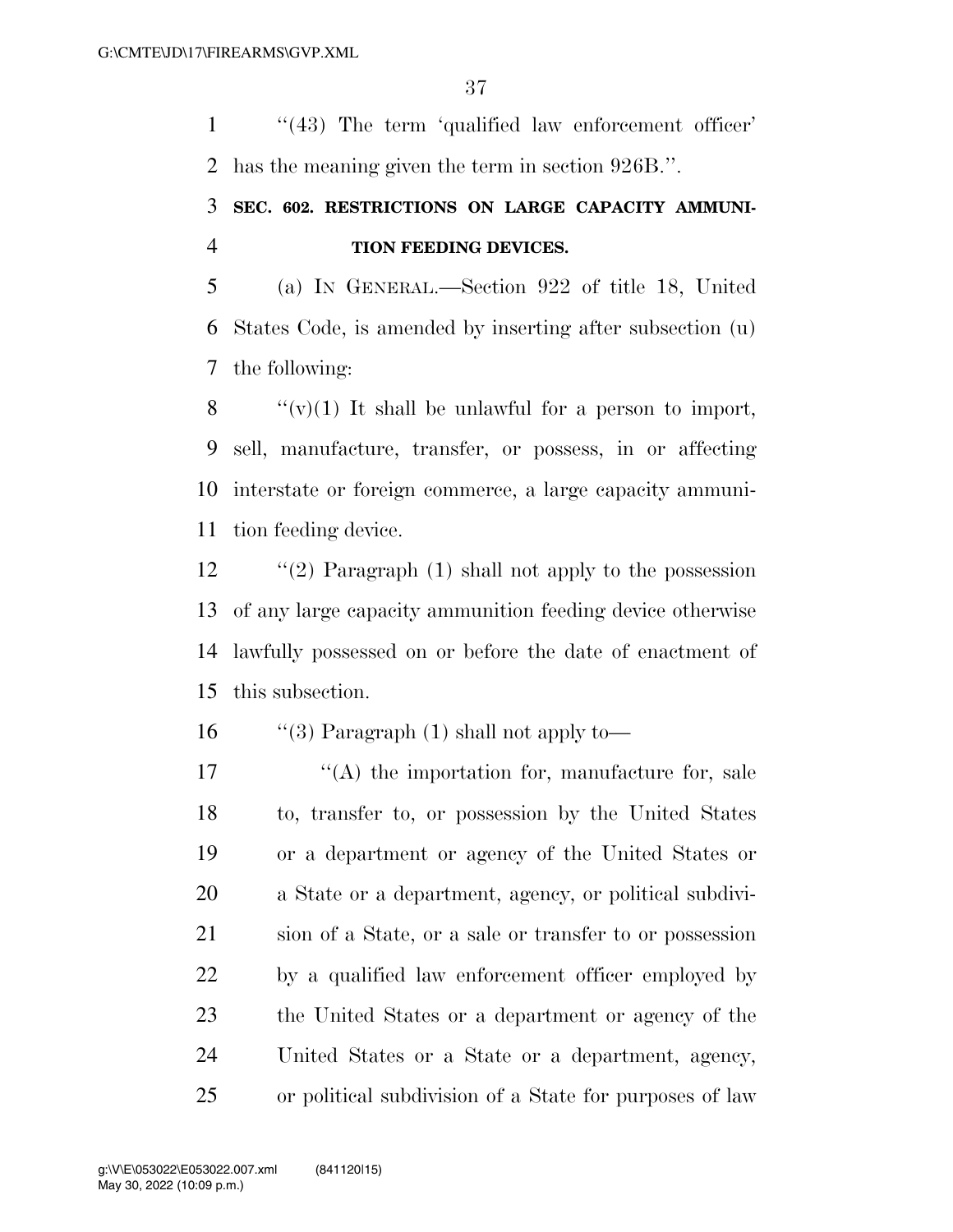enforcement (whether on or off-duty), or a sale or transfer to or possession by a campus law enforce- ment officer for purposes of law enforcement (wheth-er on or off-duty);

 ''(B) the importation for, or sale or transfer to a licensee under title I of the Atomic Energy Act of 1954 (42 U.S.C. 2011 et seq.) for purposes of estab- lishing and maintaining an on-site physical protec- tion system and security organization required by Federal law, or possession by an employee or con- tractor of such licensee on-site for such purposes or off-site for purposes of licensee-authorized training or transportation of nuclear materials;

 $\mathcal{L}^{\prime\prime}(C)$  the possession, by an individual who is re- tired in good standing from service with a law en- forcement agency and is not otherwise prohibited from receiving ammunition, of a large capacity am-munition feeding device—

19 ''(i) sold or transferred to the individual by 20 the agency upon such retirement; or

21  $\frac{1}{1}$  (ii) that the individual purchased, or oth- erwise obtained, for official use before such re-tirement; or

24  $\langle\text{(D)}\rangle$  the importation, sale, manufacture, trans-fer, or possession of any large capacity ammunition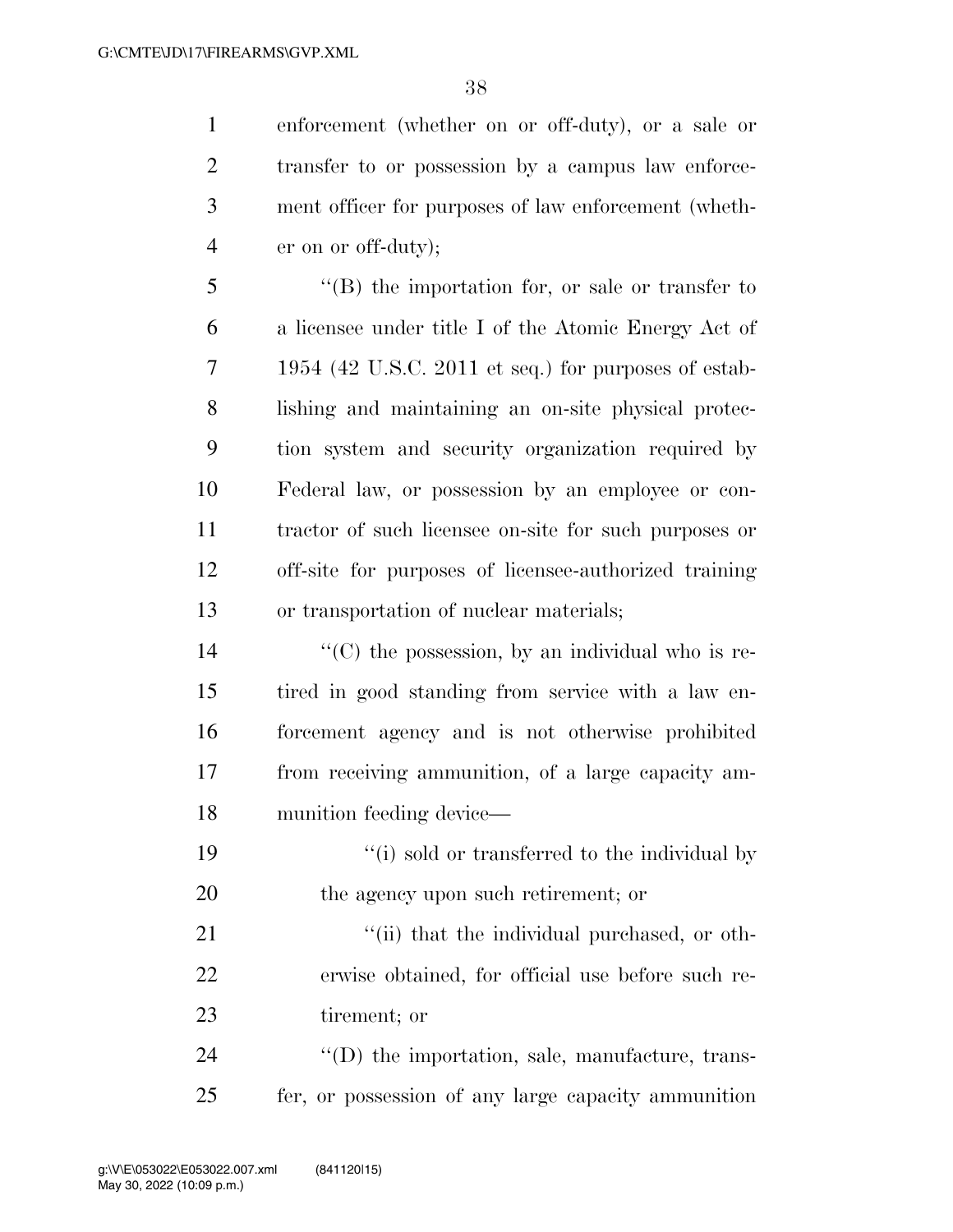| $\mathbf{1}$   | feeding device by a licensed manufacturer or licensed     |
|----------------|-----------------------------------------------------------|
| $\overline{2}$ | importer for the purposes of testing or experimen-        |
| 3              | tation authorized by the Attorney General.                |
| $\overline{4}$ | "(4) For purposes of paragraph $(3)(A)$ , the term        |
| 5              | 'campus law enforcement officer' means an individual who  |
| 6              | $is-$                                                     |
| $\overline{7}$ | $\lq\lq$ employed by a private institution of higher      |
| 8              | education that is eligible for funding under title IV     |
| 9              | of the Higher Education Act of 1965 (20 U.S.C.            |
| 10             | 1070 et seq.);                                            |
| 11             | $\lq\lq (B)$ responsible for the prevention or investiga- |
| 12             | tion of crime involving injury to persons or property,    |
| 13             | including apprehension or detention of persons for        |
| 14             | such crimes;                                              |
| 15             | "(C) authorized by Federal, State, or local law           |
| 16             | to carry a firearm, execute search warrants, and          |
| 17             | make arrests; and                                         |
| 18             | $\lq\lq$ (D) recognized, commissioned, or certified by    |
| 19             | a government entity as a law enforcement officer.".       |
| 20             | (b) IDENTIFICATION MARKINGS FOR LARGE CAPAC-              |
| 21             | ITY AMMUNITION FEEDING DEVICES.—Section 923(i) of         |
| 22             | title 18, United States Code, is amended by adding at the |
| 23             | end the following: "A large capacity ammunition feeding   |
| 24             | device manufactured after the date of enactment of this   |
| 25             | sentence shall be identified by a serial number and the   |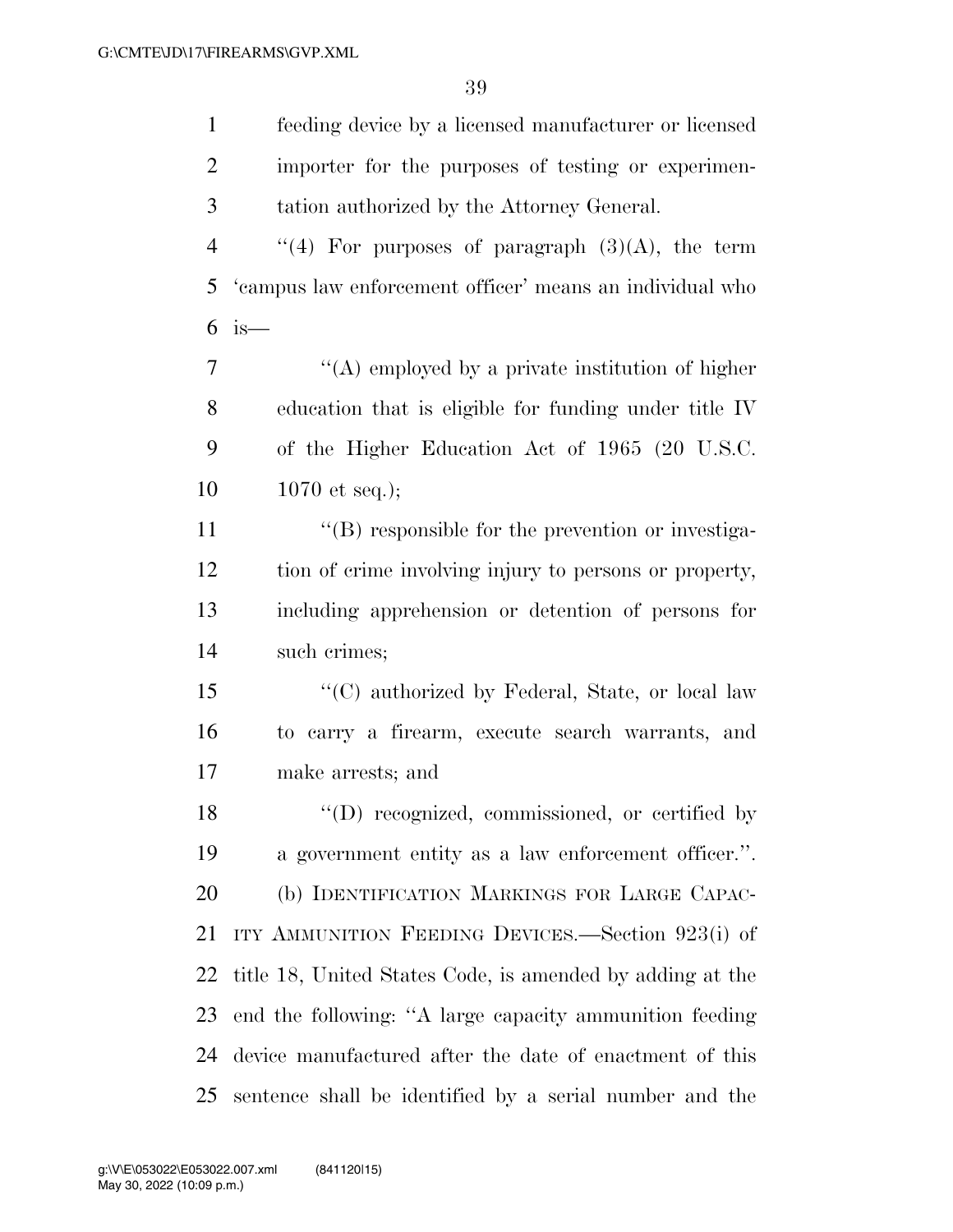date on which the device was manufactured or made, leg- ibly and conspicuously engraved or cast on the device, and such other identification as the Attorney General shall by regulations prescribe.''. (c) SEIZURE AND FORFEITURE OF LARGE CAPACITY AMMUNITION FEEDING DEVICES.—Section 924(d) of title 18, United States Code, is amended—  $(1)$  in paragraph  $(1)$ — (A) in the first sentence— 10 (i) by striking "Any firearm or ammu-

**nition involved in**" and inserting "Any fire- arm or ammunition or large capacity am-13 munition feeding device involved in";

14 (ii) by striking "or (k)" and inserting 15  $\frac{f'(k)}{g(k)}$ , or  $(v)''$ ; and

16 (iii) by striking "any firearm or am- munition intended'' and inserting ''any firearm or ammunition or large capacity ammunition feeding device intended''; and (B) in the second and third sentences, by inserting ''or large capacity ammunition feeding device'' after ''firearms or ammunition'' each 23 place the term appears;

24 (2) in paragraph  $(2)$ —